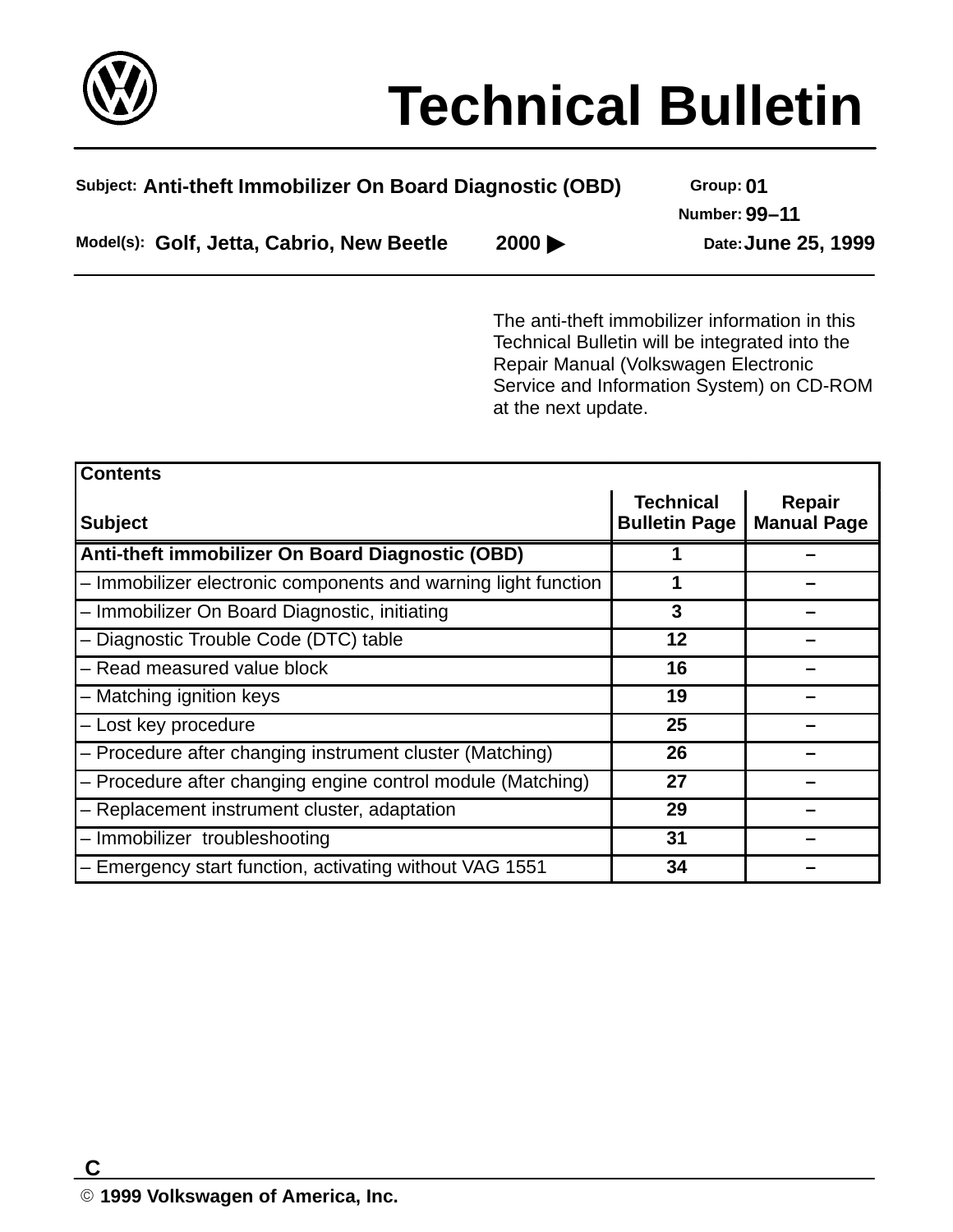# **Anti-theft immobilizer On Board Diagnostic (OBD)**

## **Immobilizer electronic components and warning light function**

The immobilizer electronics consist of:

- ♦ control electronics in instrument cluster
- ♦ a warning light for anti-theft immobilizer sensor -K117- in instrument cluster (speedometer display)
- ♦ a matched engine control module
- ♦ an induction coil on the ignition lock
- ♦ matched ignition keys with electronic components (transponder and response reader memory)

#### **Malfunction recognition and Diagnostic Trouble Code (DTC) display via warning light for anti-theft immobilizer sensor**

An intact immobilizer system is indicated by the warning light for anti-theft immobilizer sensor -K117- lighting up and going out after approx. 3 seconds when the ignition is switched on.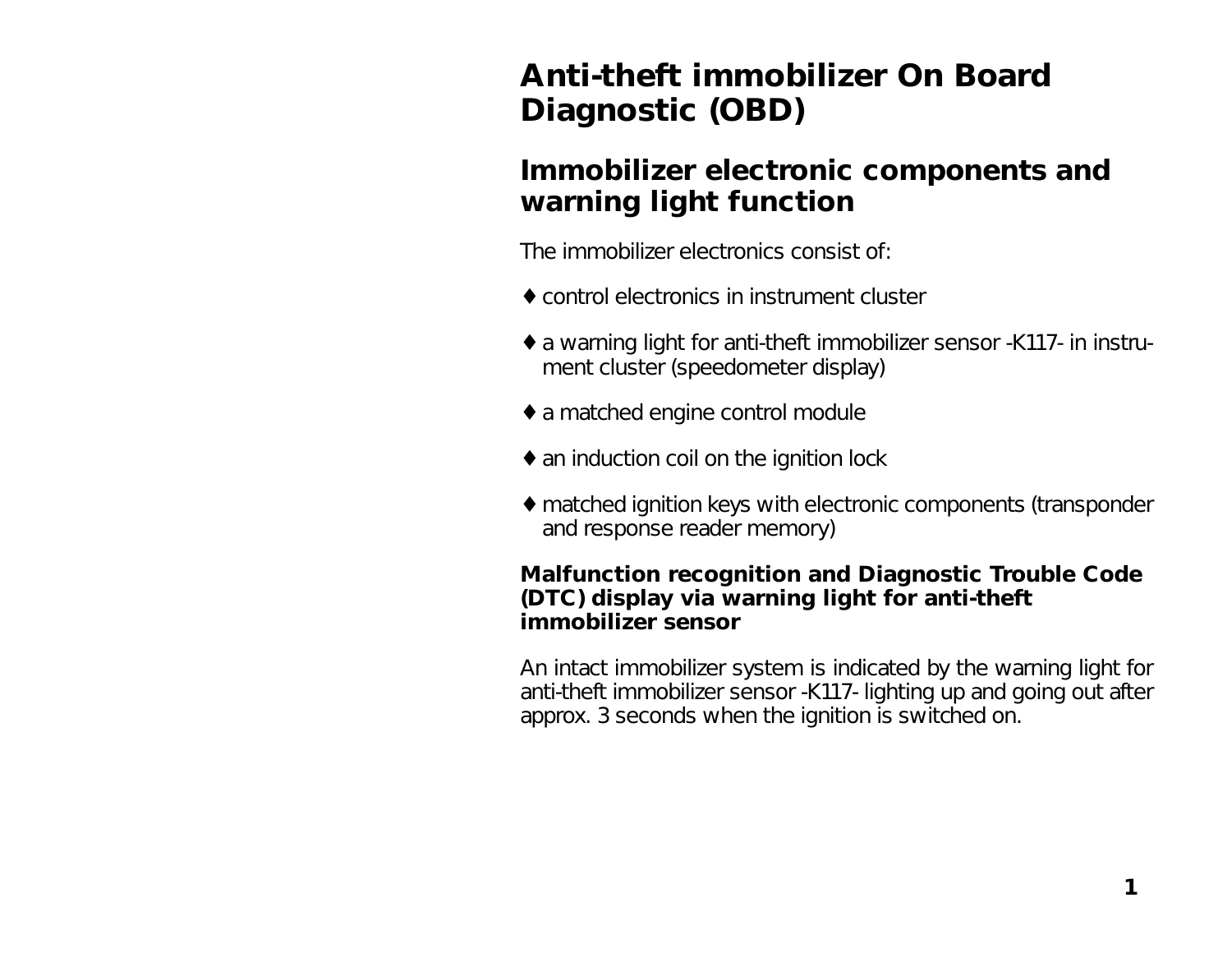#### **Warning light flashes or stays lit when the ignition is switched on (indicates a malfunction in system) if:**

- ♦ the ignition key has been carried out incorrectly.
- ♦ no transponder (response reader memory) is present in the ignition key.
- ♦ An unauthorized ignition key is used.
- ♦ an unauthorized engine control module is detected.
- ♦ a malfunction is present in the induction coil of anti-theft immobilizer -D2-.
- $\bullet$  a malfunction is present in the data wiring.

#### **Warning light does not light up when the ignition is switched on if:**

- ♦ the immobilizer control module has detected an authorized key.
- ♦ the immobilizer control module has not detected an incorrect engine control module.
- ♦ the immobilizer control module is currently "matching keys" and after matching the keys no malfunction has occurred.

To troubleshoot, perform the On Board Diagnostic (OBD) program and retrieve the stored information with either the VAG 1551/1552 Scan Tool or VAS 5051 Vehicle Diagnostic, Testing and Information System.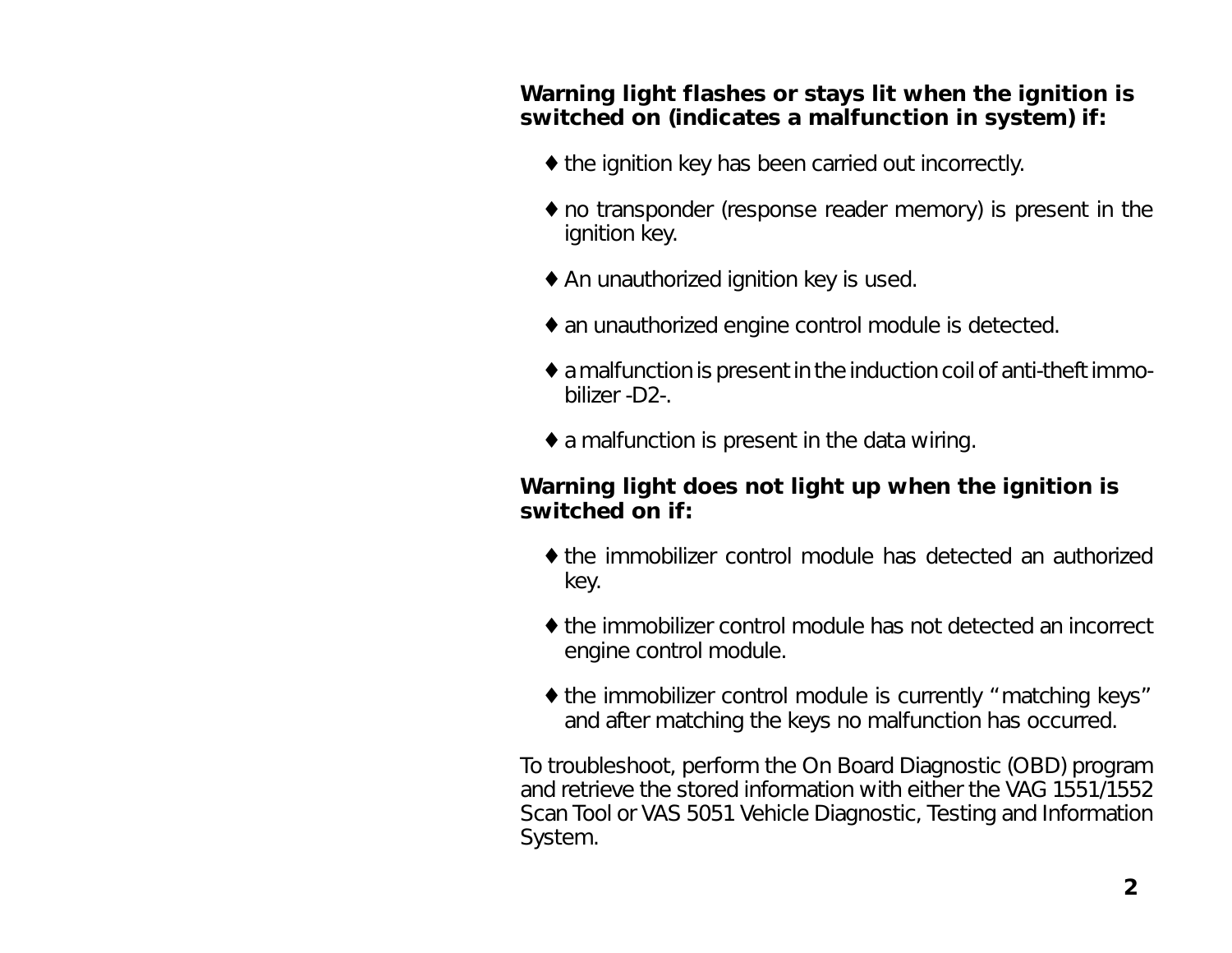# **Immobilizer On Board Diagnostic (OBD), initiating**

If malfunctions occur in the sensors and components being monitored, they will be stored in the Diagnostic Trouble Code (DTC) memory together with an indication of the type of malfunction.

A maximum of 4 DTCs can be stored simultaneously.

Sporadic malfunctions are automatically cancelled if they are not repeated in next 50 engine starts.

OBD must be initiated at the commencement of troubleshooting and the stored information checked with the VAG 1551/1552 Scan Tool or VAS 5051 Vehicle Diagnostic, Testing and Information System.

#### **Note:**

The following description deals only with the VAG 1551Scan Tool.

The information displayed is used in conjunction with a DTC table which has information on the possible causes for pin-pointed repair steps.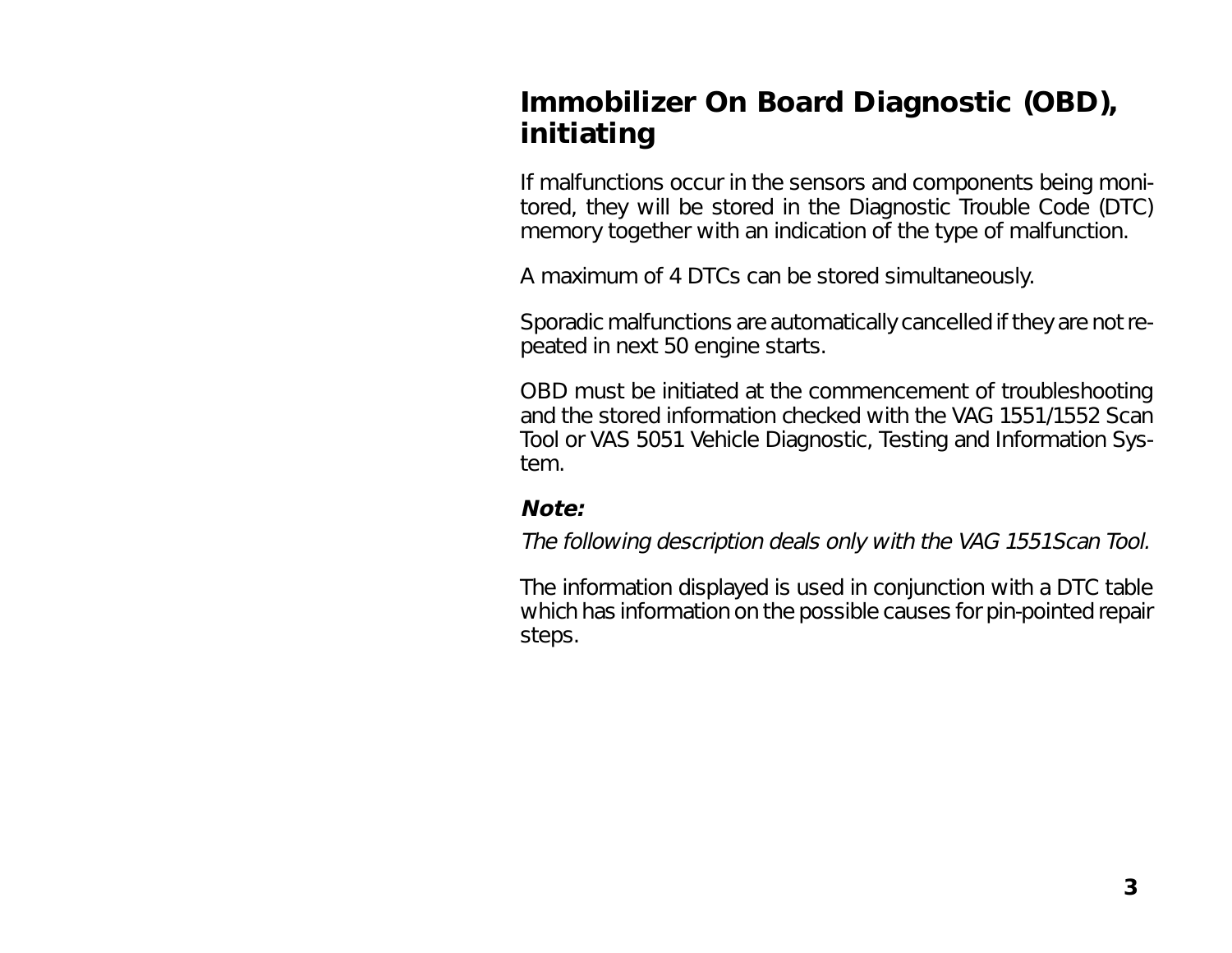#### **Connecting VAG 1551 Scan Tool and selecting functions (Checking control module version)**

Checking requirements:

- ♦ All fuses OK according to wiring diagram
- ♦ Supply voltage OK (at least 9.0 V).

Connect VAG 1551 using cable VAG 1551/3 as follows:

- Locate Data Link Connector (DLC) under instrument panel.
- Connect cable VAG 1551/3 to DLC

VAG - ON BOARD DIAGNOSTIC HELP 1 - Rapid data transfer\* 2 - Blink code output\*

- Indicated on display
	- \* Appears alternately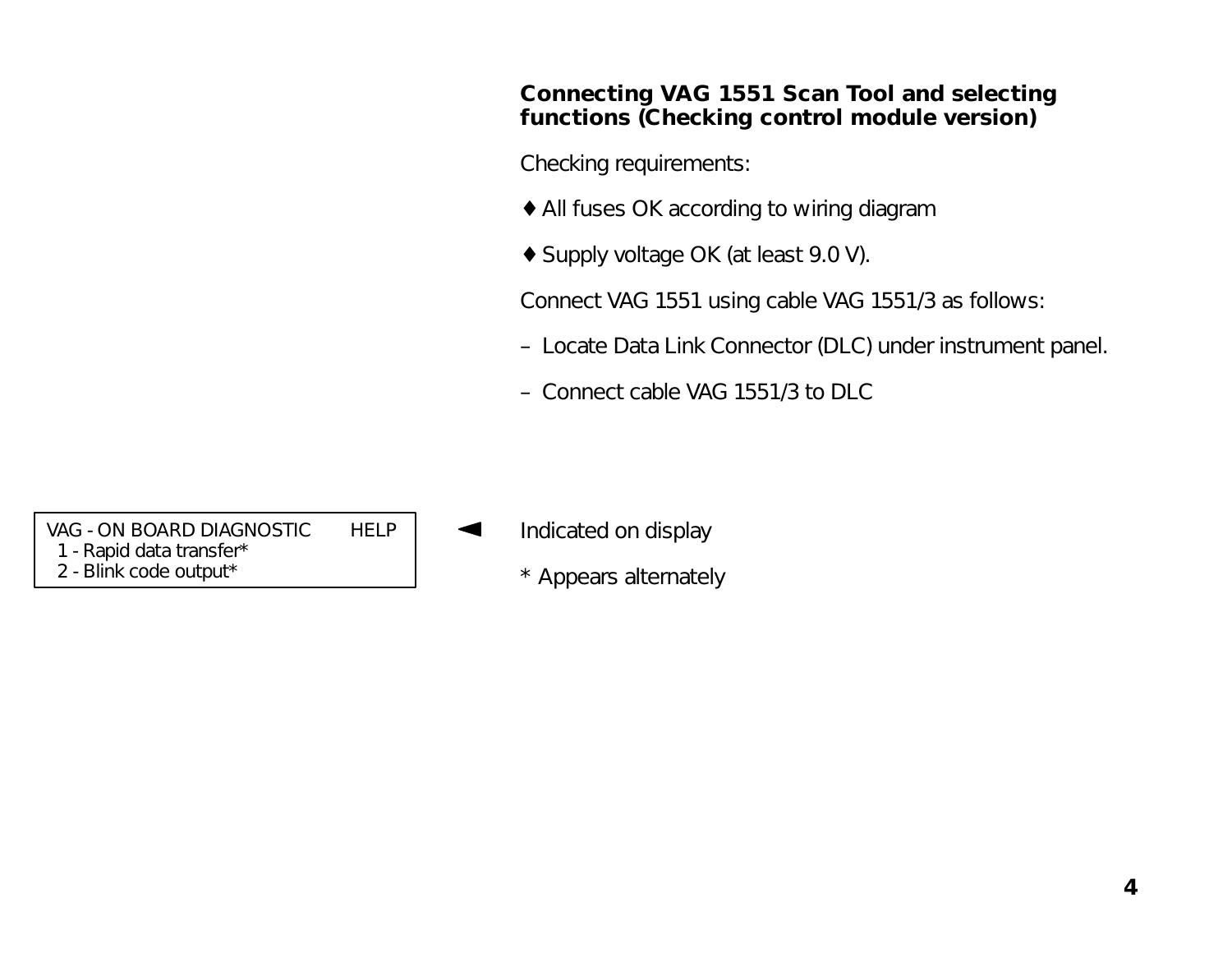# Rapid data transfer **HELP** Input address word XX

1J0919860D A4-COMBI INSTR.VDO V04 → Coding 00042 WSC 00000

IMMO–IDENT No.: VWZ7Z0V0066808 →

## **Note:**

- ♦ If the display remains blank, check the VAG 1551 voltage supply according to the wiring diagram.
- <sup>⇒</sup> Electrical Wiring Diagrams, Troubleshooting and Component Locations binder
- ♦ Additional operating instructions can be called up with the scan tool -HELP- button.
- ♦ The → button advances the program sequence.
- ♦ In the operating mode 1 "Rapid data transfer" the function 00 "Automatic test sequence" can be carried out. All vehicle control modules will be checked automatically.
- Switch ignition on.
- Switch printer on with Print button (indicator lamp in button lights up).
- Press button -1- for "Rapid data transfer" mode.
- Indicated on display
	- Press buttons -1- and -7- to select "Instrument Cluster" address word 17.
	- Confirm entry with -Q- button.
- Indicated on display
	- Press  $\rightarrow$  button.
- Indicated on display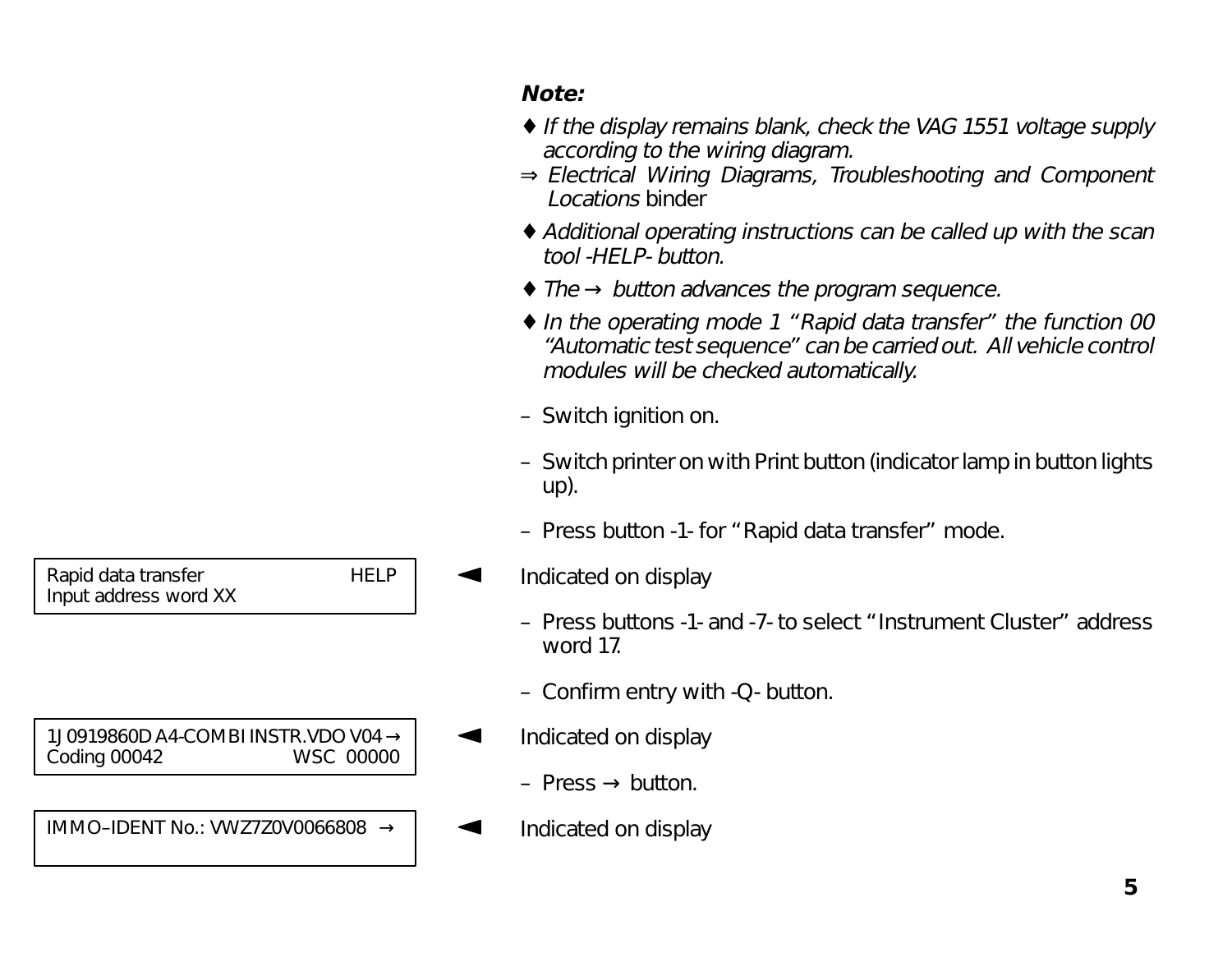Immobilizer identification number (14 character, VW...)

– Press  $\rightarrow$  button.

Indicated on display

## Indicated on display

By pressing the -HELP- button a list of possible malfunction causes is printed out.

- After correcting malfunctions, enter address word 17 again for instrument cluster and confirm with -Q- button.
- Indicated on display
	- Press  $\rightarrow$  button.
- Indicated on display

If the -HELP- button is pressed, a list of selectable functions is printed out.

Rapid data transfer **HELP** Select function XX

Control module does not answer! HELP

IMMO–IDENT No.: VWZ7Z0V0066808 →

Rapid data transfer **HELP** Select function XX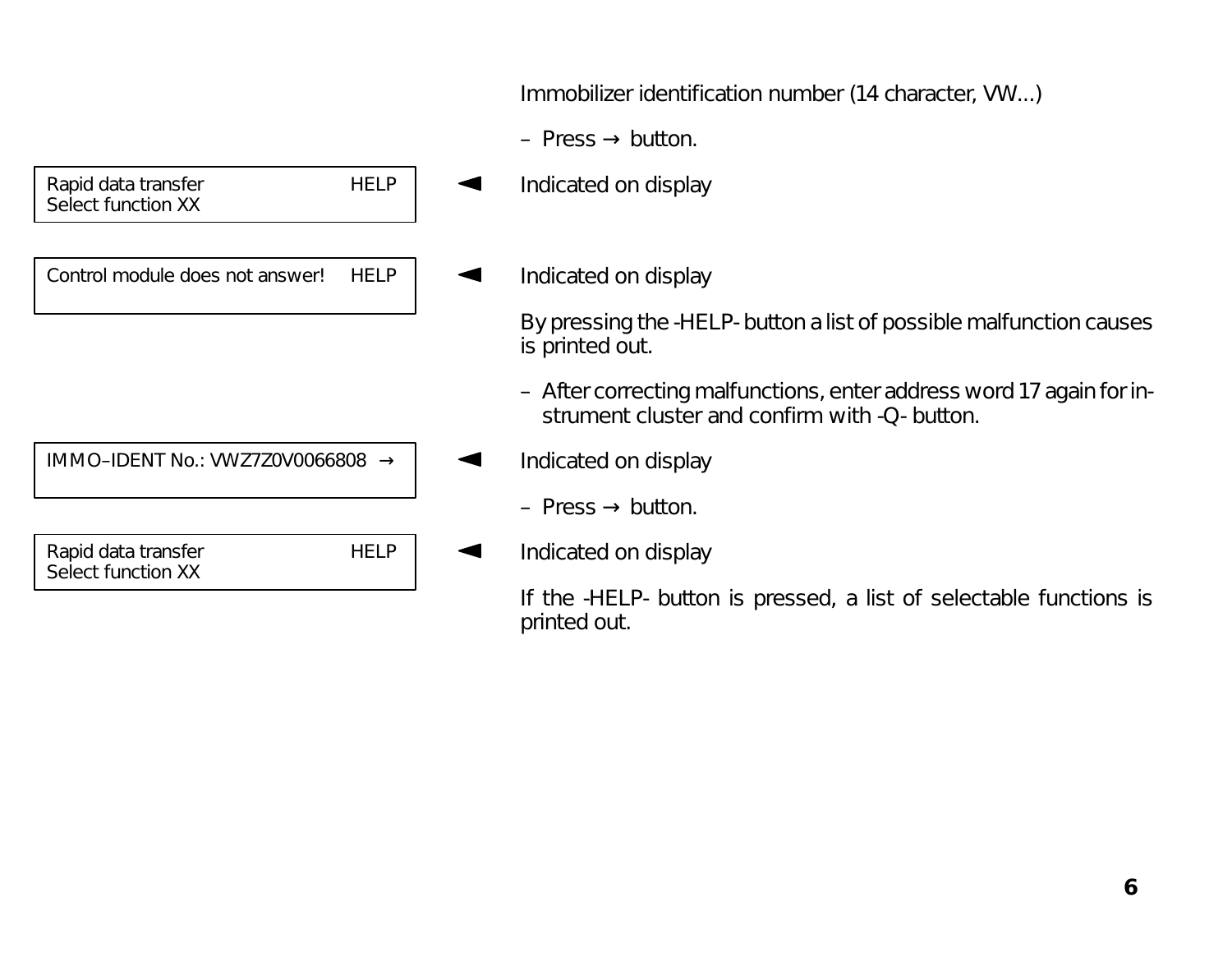#### **List of selectable functions**

| 02 - Check DTC memory          | 8                          |
|--------------------------------|----------------------------|
| 05 - Erase DTC memory          | 9                          |
| 06 - End output                | 11                         |
| 08 - Read measured value block | 16                         |
| 10 - Adaptation                | 19                         |
| 11 - Login procedure           | $\mathcal{D}(\mathcal{C})$ |

## **Note:**

- ♦ Do not select further functions other than those listed above (which can be printed out after pressing the -HELP- button).
- ♦ After the function is completed the VAG 1551 returns to the following start position:

Rapid data transfer **HELP Indicated on display**<br>Select function XX

 **7**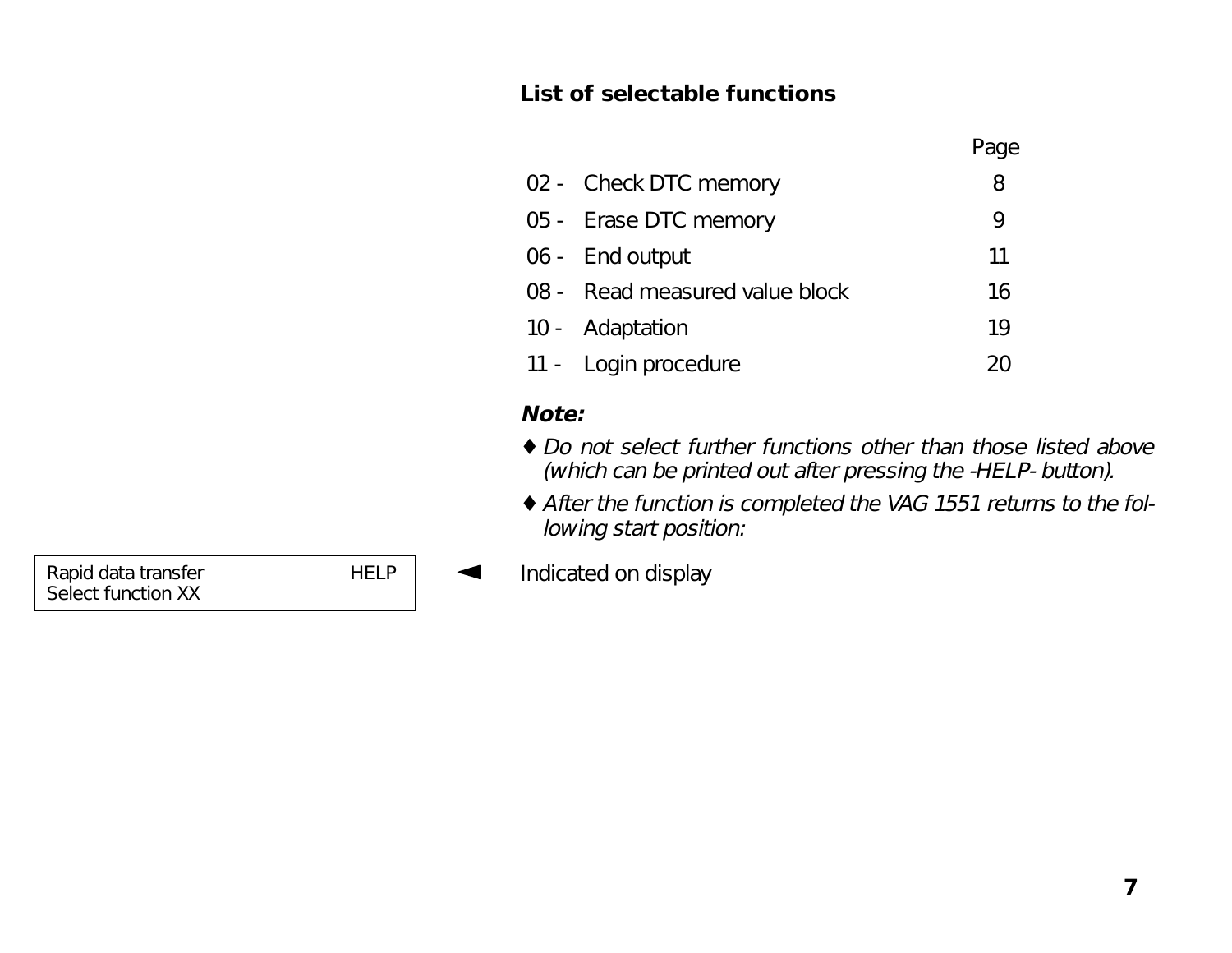

## **Checking DTC memory**

#### **Note:**

The displayed DTC information is not constantly up-dated, but is only restarted when initiating the On Board Diagnostic (OBD) or with function 05 "Erase DTC memory".

- Switch printer on with -Print- button (indicator lamp in button lights up).
- Indicated on display
	- Press buttons -0- and -2- to select "Check DTC memory" function 02.
- Indicated on display
	- Confirm entry with -Q- button.
- The number of stored DTCs appears in the display.

The stored DTCs are displayed and printed out one after another.

- Locate DTC printed out in DTC table and correct ⇒ Page 12.
- If "No DTC recognized" is displayed the program will return to the starting point after pressing the  $\rightarrow$  button.

## Indicated on display

If display reads otherwise: <sup>⇒</sup> Scan tool operating instructions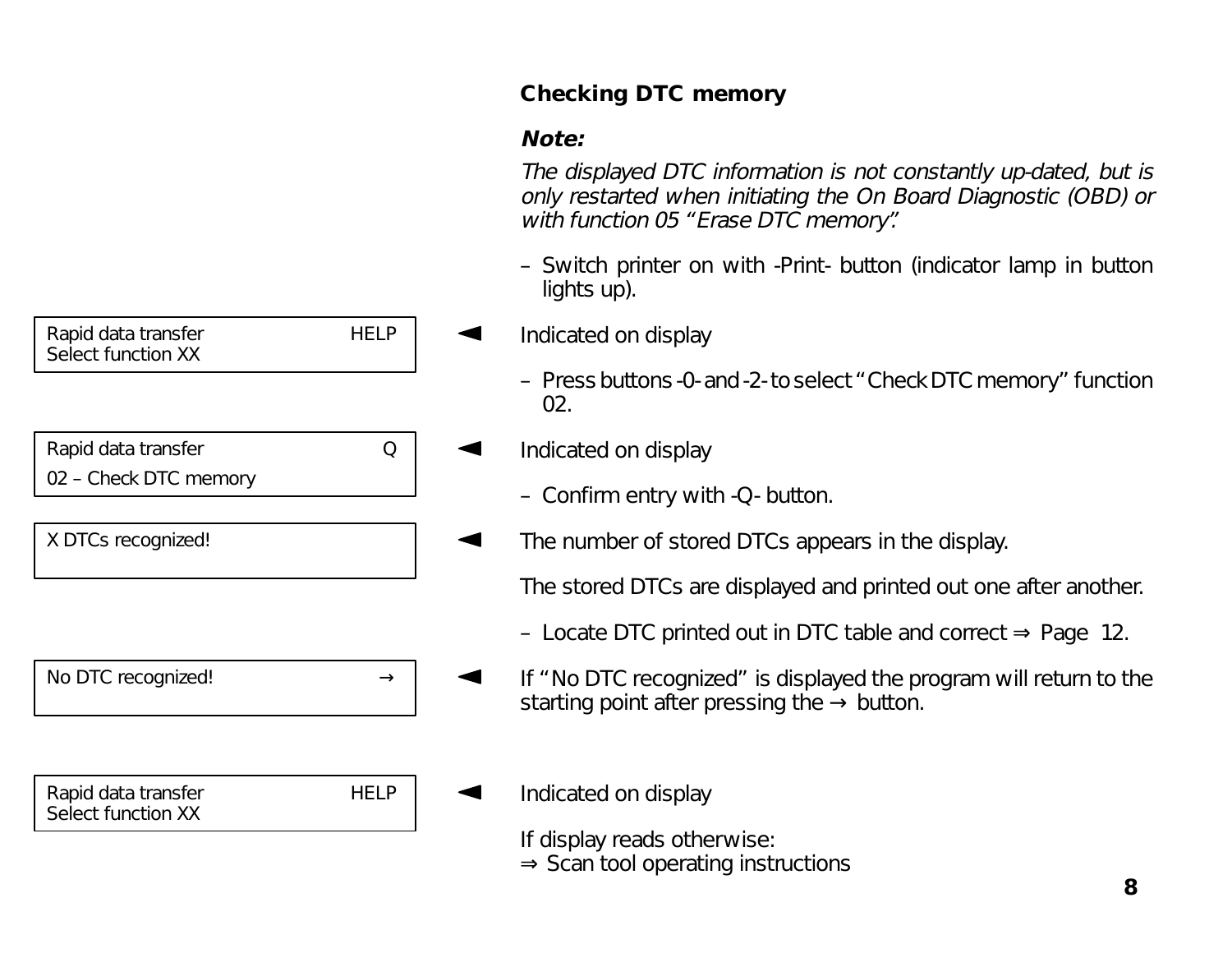- Press buttons -0- and -6- to select " End output" function 06  $\Rightarrow$ Page 11
- Switch ignition off and separate DLC.

## **Erasing DTC memory**

## **Note:**

After erasing the DTC memory its contents will automatically be indicated. If the DTC memory cannot be erased, again check the DTC memory and repair malfunctions.

## **Requirements**

- ♦ DTC memory has been checked <sup>⇒</sup> Page 8
- ♦ All malfunctions repaired.

After the DTC memory has been successfully checked:

- Indicated on display
	- Press buttons -0- and -5- to select "Erase DTC memory" function 05.
- Indicated on display
	- Confirm entry with -Q- button.

| Rapid data transfer   |  |
|-----------------------|--|
| Select function XX    |  |
|                       |  |
|                       |  |
| Death debe been efter |  |

Rapid data transfer Q 05 – Erase DTC memory

 **9**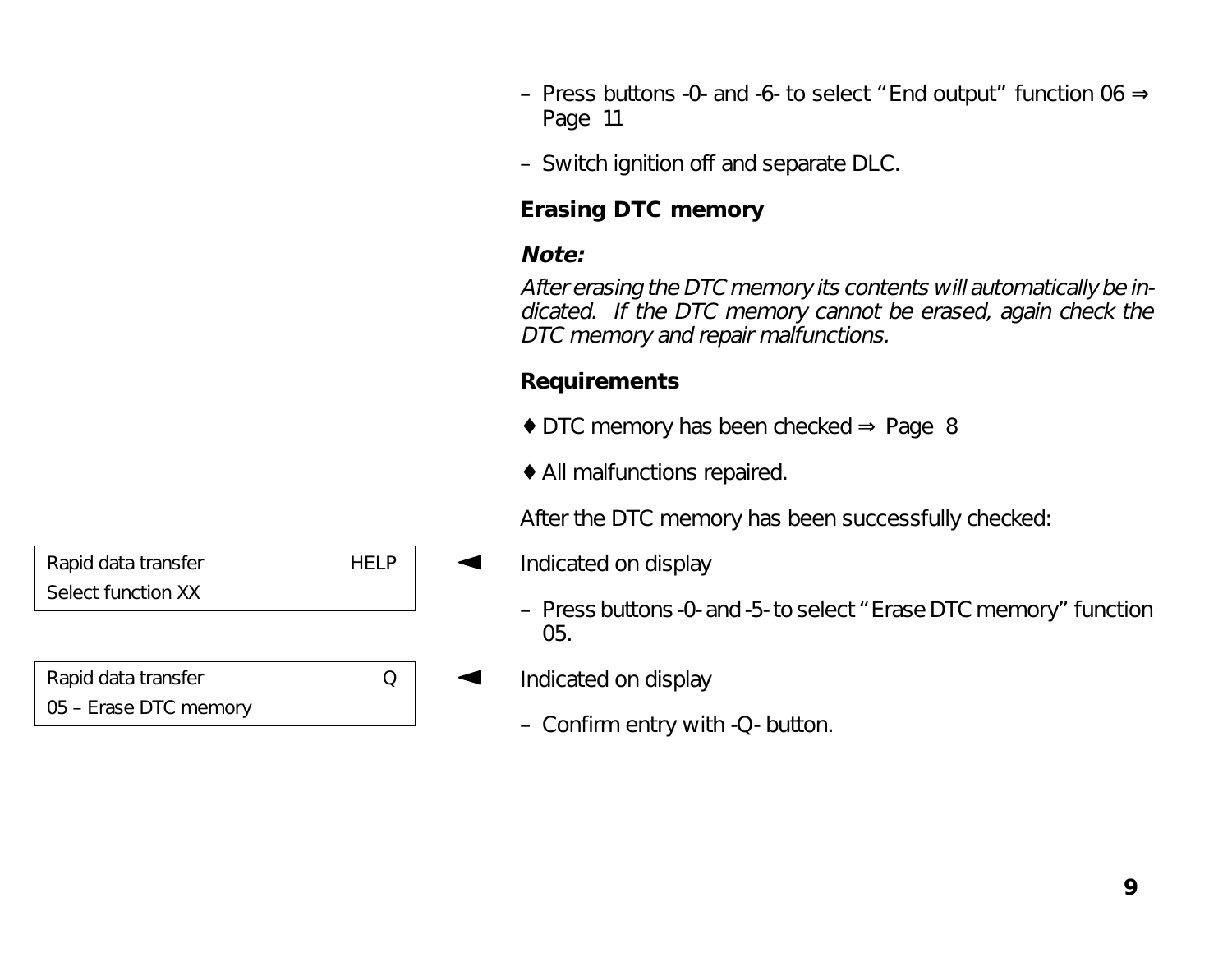| Rapid data transfer                               |             | Ir |
|---------------------------------------------------|-------------|----|
| DTC memory is erased!                             |             |    |
|                                                   |             |    |
|                                                   |             |    |
| Rapid data transfer<br>Select function XX         | <b>HELP</b> | Ir |
|                                                   |             |    |
| Warning!<br>DTC memory was not checked            |             | lf |
|                                                   |             |    |
|                                                   |             |    |
| Rapid data transfer<br>DTC memory was not checked |             |    |

ndicated on display

The Diagnostic Trouble Code (DTC) memory is now erased.

- $Press \rightarrow button.$
- ndicated on display
- this appears in the display, the test sequence is faulty.
- this appears in the display, the test sequence is faulty.

#### **Note:**

Adhere exactly to the test sequence: First check the Diagnostic Trouble Code (DTC) memory and, if necessary, repair any malfunctions.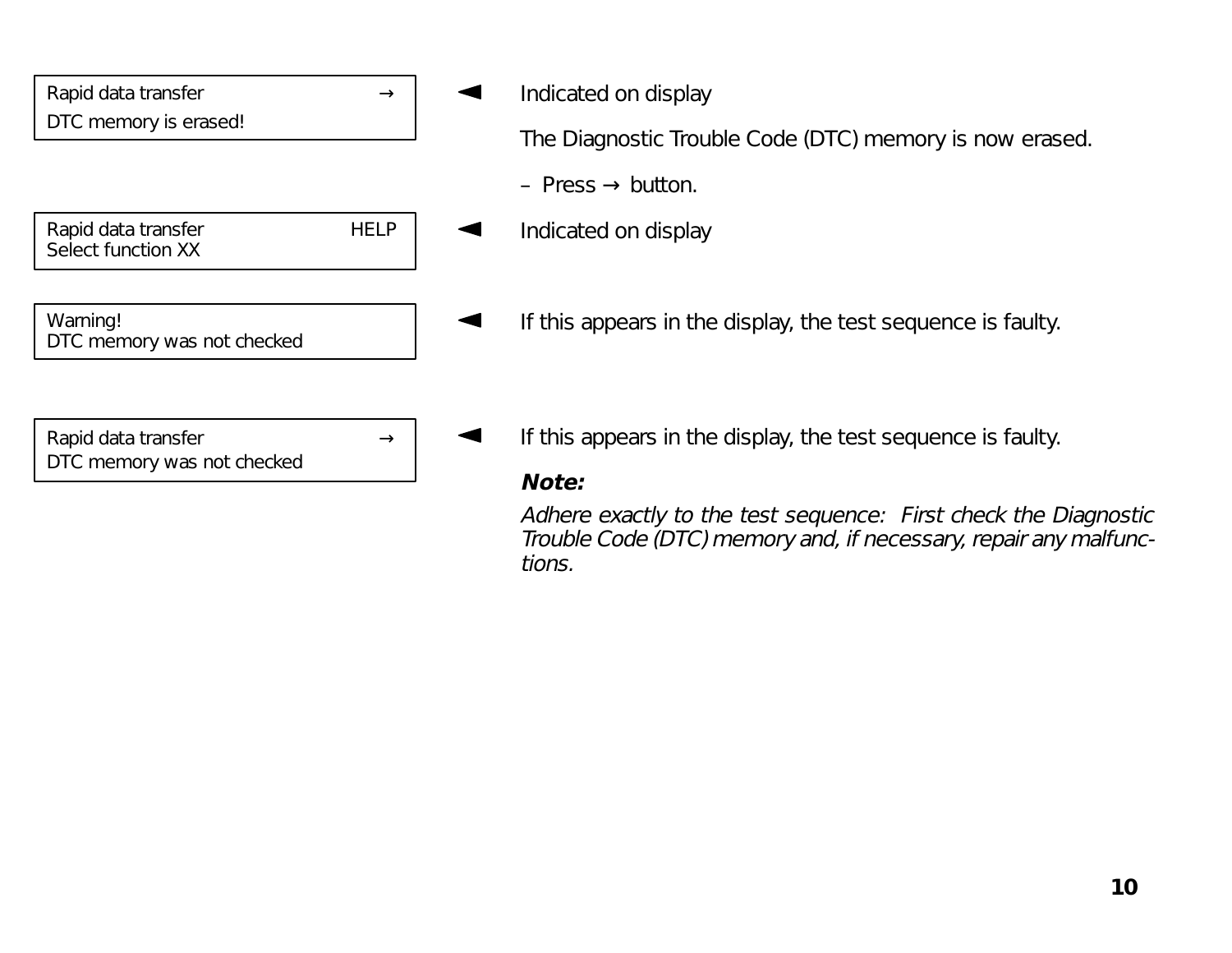| Help |
|------|
|      |

## **Ending output**

- Press buttons -0- and -6- to select "End output" function 06.
- Indicated on display  $\blacktriangleleft$ 
	- Confirm entry with -Q- button.
- Indicated on display  $\blacktriangleleft$ 
	- Switch ignition off.
	- Disconnect VAG 1551 Scan tool.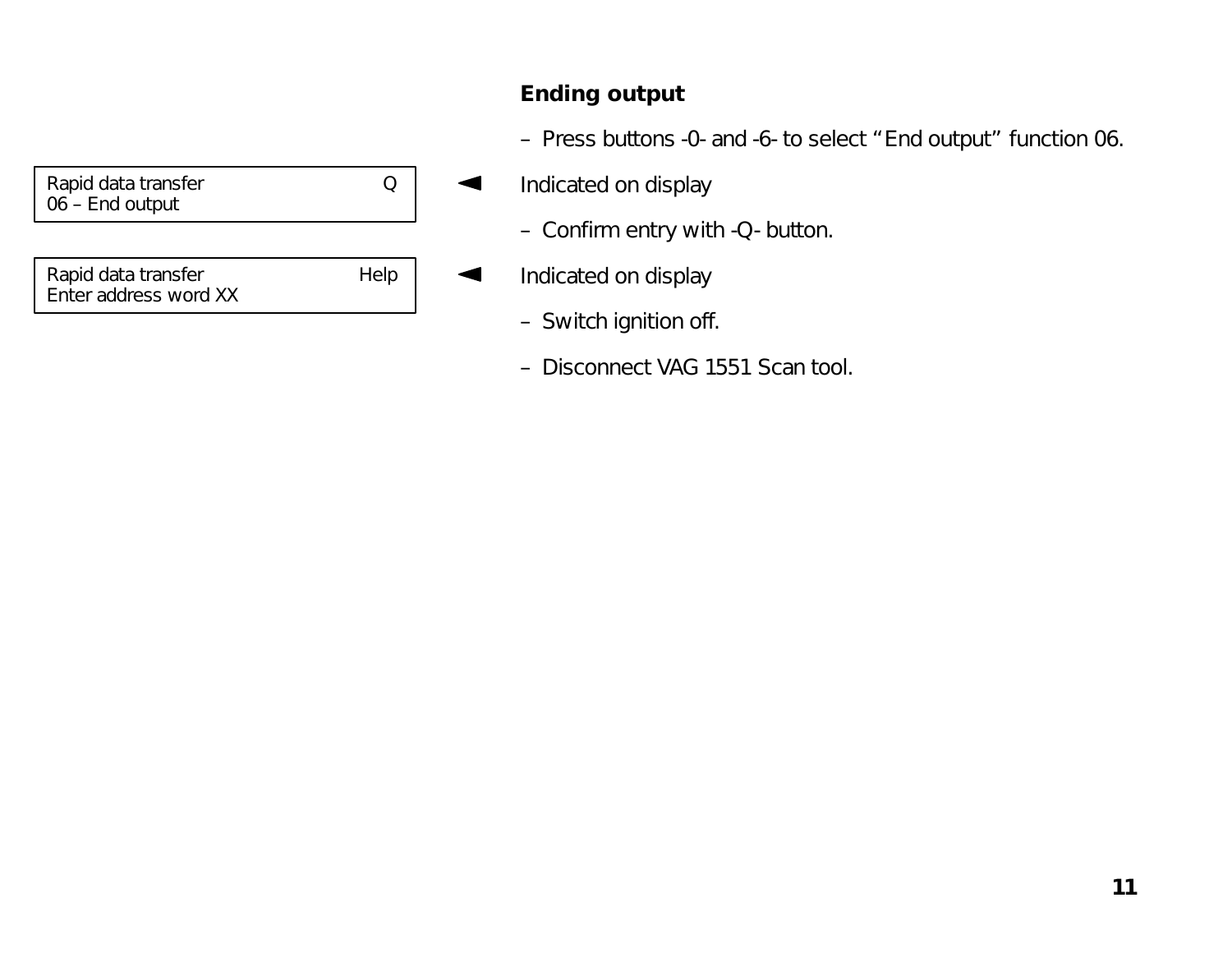# **Diagnostic Trouble Code (DTC) table**

#### **CAUTION!**

**After repairs the DTC memory of the engine control module must always be checked and the DTC memory content "Engine control module blocked" erased. Check and eliminate any further malfunctions stored.**

#### **Note:**

- ♦ All static and sporadic malfunctions are stored in the DTC memory: A malfunction is recognized as a static malfunction when it is present for a minimum of 2 seconds. If the malfunction is no longer present after this time, it is stored as a sporadic fault and "/SP" appears on the display.
- ♦ After switching on the ignition, malfunctions stored are first recognized as sporadic and are changed to static if they are present after the check has been completed.
- ♦ If a sporadic malfunction is no longer present during the next 50 driving cycles (ignition on for a minimum of 2 seconds) it is erased.
- ♦ The following table lists all the malfunctions, with the corresponding 5-digit code numbers, that can be recognized by the immobilizer control module and printed out by the VAG 1551.
- ♦ DTCs appear only on a print-out.
- ♦ Before replacing a component shown as faulty, check wiring and connections to the component as well as Ground connections according to the wiring diagram.
- ♦ When the repair has been completed, the DTC memory must always be checked again with the VAG 1551 and then erased.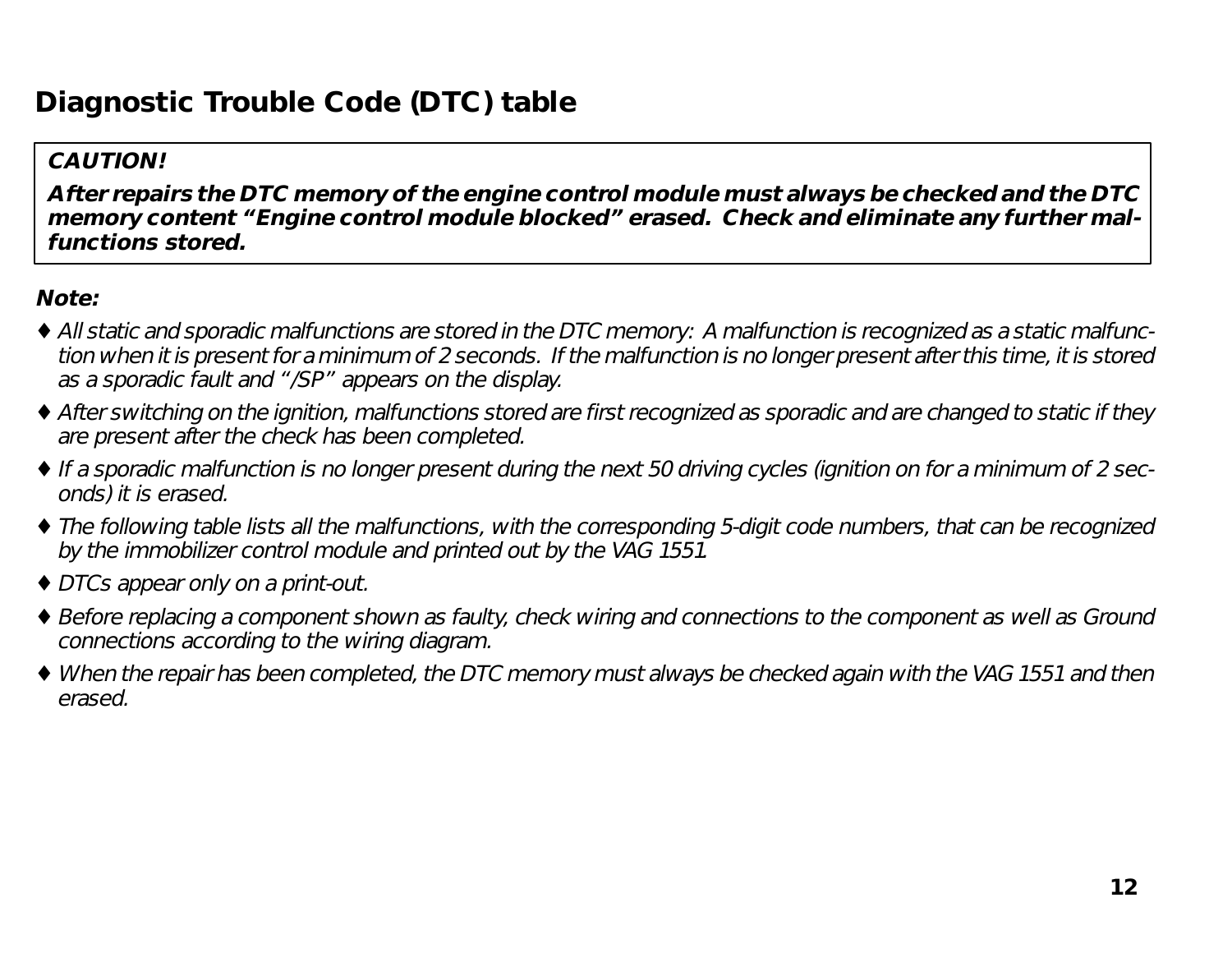| VAG 1551 print out                                 | <b>Possible cause</b>                                                               | <b>Possible effects</b>                            | <b>Correction</b>                                                                                                                                                                                                                   |
|----------------------------------------------------|-------------------------------------------------------------------------------------|----------------------------------------------------|-------------------------------------------------------------------------------------------------------------------------------------------------------------------------------------------------------------------------------------|
| 01128                                              |                                                                                     |                                                    |                                                                                                                                                                                                                                     |
| Induction coil of anti-theft<br>Immobilizer sensor | Wiring from induction coil<br>to instrument cluster faulty<br>Induction coil faulty | Engine will not start and<br>warning light flashes | - Check induction coil wire<br>and wire routing (visual<br>check), replace coil if<br>necessary.<br>- Erase DTC memory and<br>check again ( $\Rightarrow$ Page 9<br>and Page 8), replace in-<br>strument cluster if nec-<br>essary. |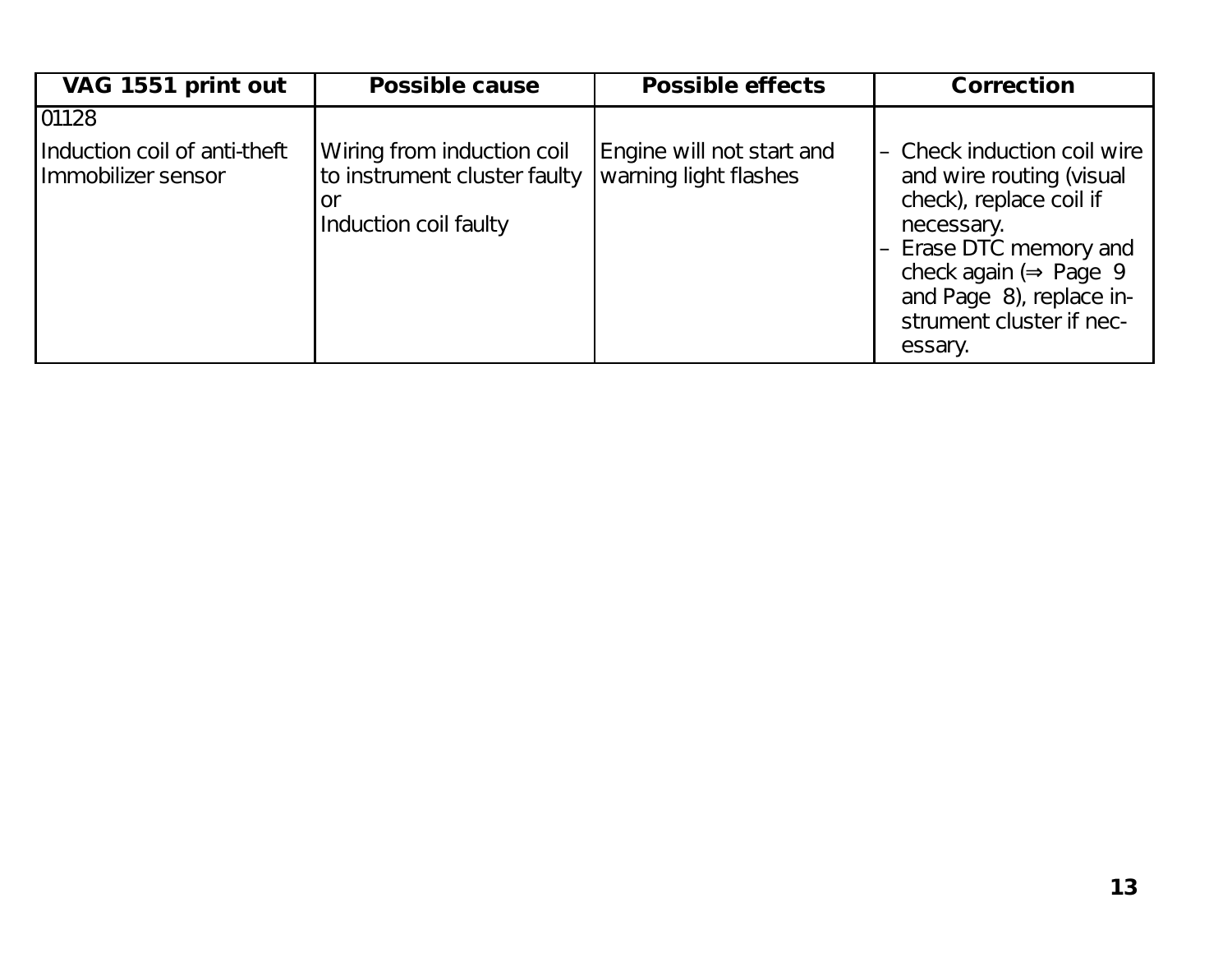| VAG 1551 print out                      | <b>Possible cause</b>                                                                             | <b>Possible effects</b>                            | <b>Correction</b>                                                                                     |
|-----------------------------------------|---------------------------------------------------------------------------------------------------|----------------------------------------------------|-------------------------------------------------------------------------------------------------------|
| 01176<br>Key                            |                                                                                                   |                                                    |                                                                                                       |
| Signal too low                          | Induction coil or wire faulty<br>(transfer resistance/loose<br>contact)                           | Engine will not start and<br>warning light flashes | - Check induction coil wire<br>and wire routing (visual<br>check), replace coil if<br>necessary.      |
| not authorized                          | <b>or</b><br>Ignition key electronics<br>(transponder) missing or<br>not functioning<br><b>or</b> | Engine will not start and<br>warning light flashes | Replace ignition key and<br>rematch all ignition keys<br>and check function<br>$\Rightarrow$ Page 19. |
|                                         | Mechanically correct igni-<br>tion key not matched                                                | Engine will not start and<br>warning light flashes | - Rematch all ignition keys<br>and check function<br>$\Rightarrow$ Page 19.                           |
| 01177                                   |                                                                                                   |                                                    |                                                                                                       |
| Engine control module not<br>authorized | Engine control module not<br>matched.<br>W-wire between the con-<br>trol modules is OK.           | Engine will not start and<br>warning light flashes | Match engine control<br>module $\Rightarrow$ Page 27.                                                 |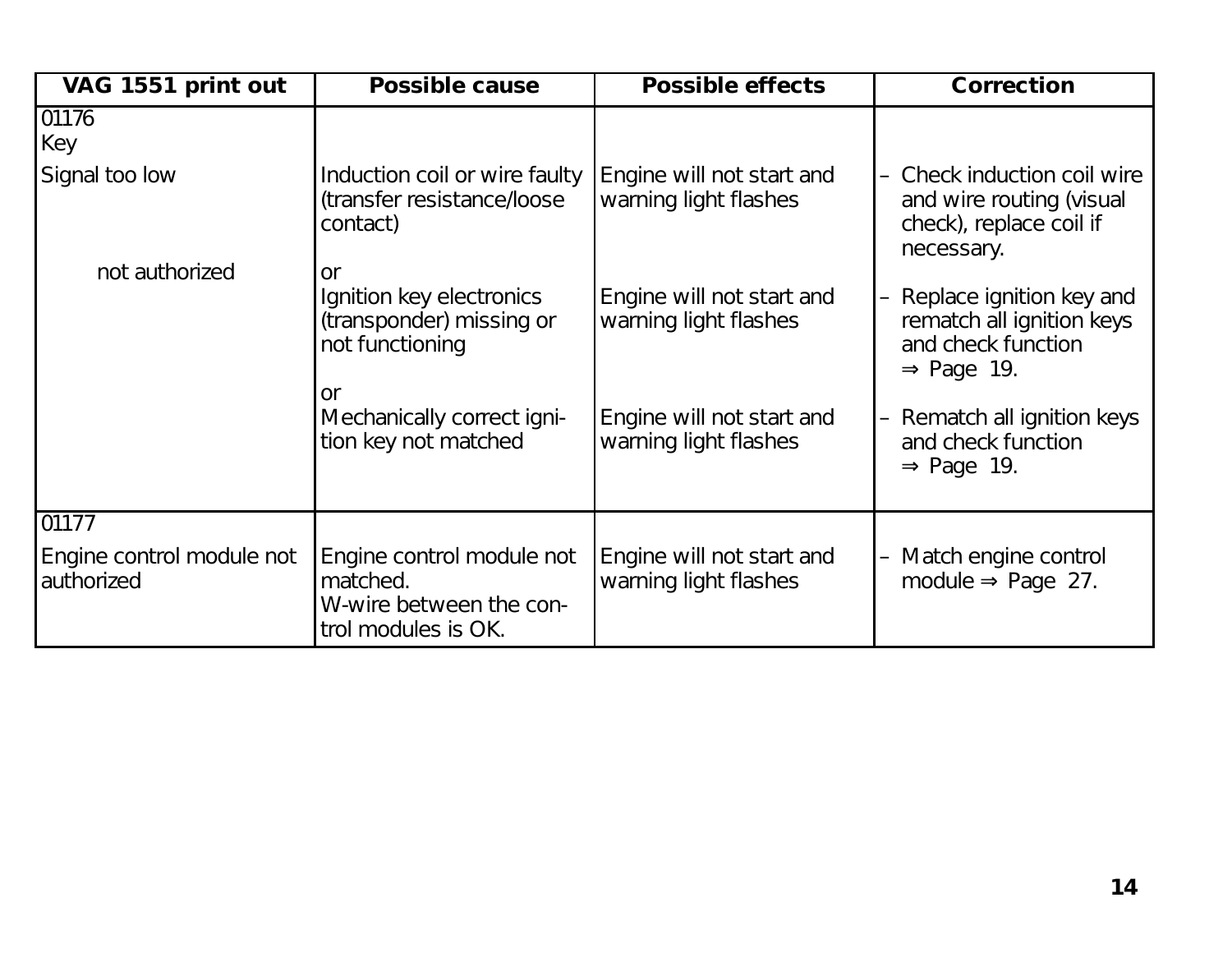| VAG 1551 print out             | <b>Possible cause</b>                                                                           | <b>Possible effects</b>                                                               | <b>Correction</b>                                                                                              |
|--------------------------------|-------------------------------------------------------------------------------------------------|---------------------------------------------------------------------------------------|----------------------------------------------------------------------------------------------------------------|
| 01179                          |                                                                                                 |                                                                                       |                                                                                                                |
|                                |                                                                                                 | Key programming incorrect  Ignition key matching faulty  Warning light flashes quick- | - Rematch all ignition keys<br>by entering the secret<br>number and check func-<br>tion $\Rightarrow$ Page 19. |
| 65535<br>Control module faulty | Instrument cluster control<br>module faulty                                                     | Engine will not start and<br>warning light lights up                                  | - Replace instrument clus-<br>ter                                                                              |
| <b>Other DTCs</b>              | If DTCs are displayed that are not shown in this table, $\Rightarrow$ OBD of instrument cluster |                                                                                       |                                                                                                                |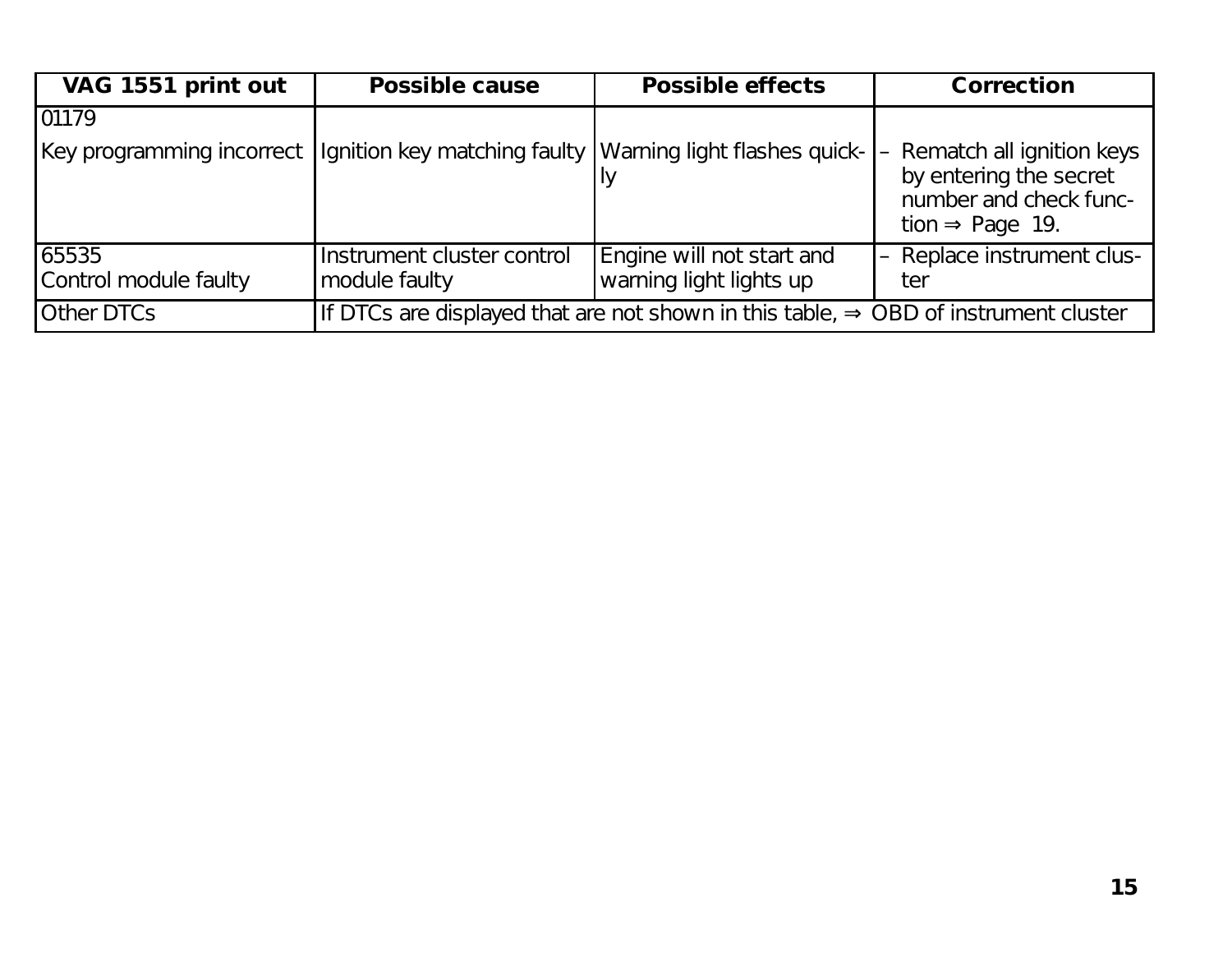| Rapid data transfer<br>Select function XX                  | HEI P |  |
|------------------------------------------------------------|-------|--|
|                                                            |       |  |
| Rapid data transfer<br>08 - Read measured value block      | ∩     |  |
|                                                            |       |  |
| Read measured value block<br>Input display group number XX |       |  |
|                                                            |       |  |
|                                                            |       |  |
|                                                            |       |  |
|                                                            |       |  |

| Read measured value block |  |  |
|---------------------------|--|--|
|                           |  |  |

# **Read measured value block**

- Indicated on display:
	- Press buttons -0- and -8- to select "Read measured value block" function 08.
- Indicated on display
	- Confirm entry with -Q- button.
- Indicated on display
	- Press buttons -0-, -2 and -2-.
	- Confirm entry with -Q- button.

## **Note:**

91

When the printer is switched on the actual display is printed out.

– Indicated on display, for example

## **Evaluating measured value block**

| Authorized<br>start? | Engine control   Key condi-<br>module an-<br>swers? | tion OK? | No. of<br>matched keys |
|----------------------|-----------------------------------------------------|----------|------------------------|
| yes                  | yes                                                 | yes      |                        |
| no                   | no                                                  | no       |                        |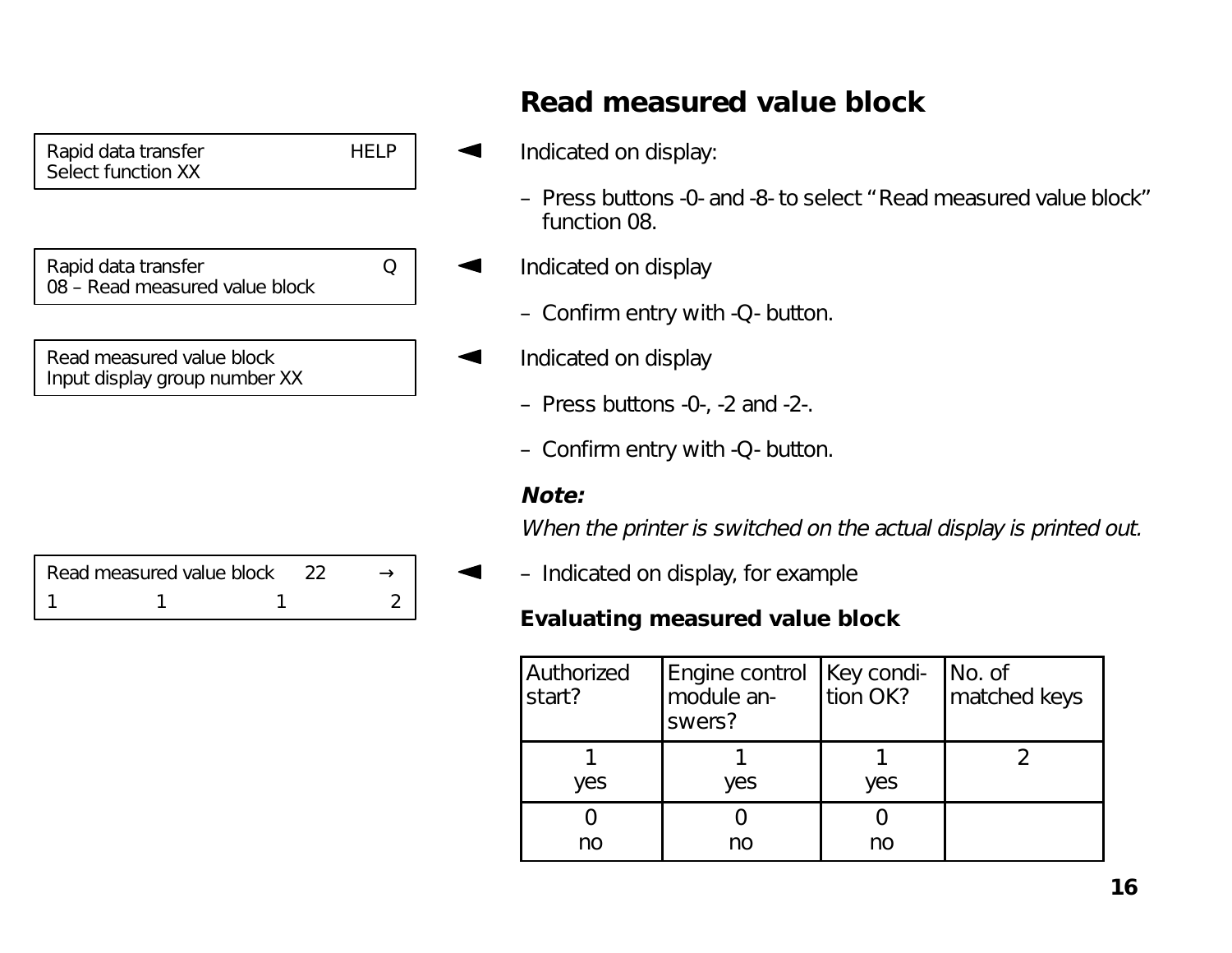Evaluating malfunctions:

♦ Start authorized: "0":

A non-coded or incorrectly coded key has been used or the engine control module has an incorrect code or a malfunction <sup>⇒</sup> check engine control module DTC memory.

♦ Engine control module answers: "0":

There is a malfunction in the engine control module or in wiring <sup>⇒</sup> Check engine control module DTC memory.

- ♦ Key condition OK: "0":
	- ♦ A faulty key or a key without transponder has been used
	- ♦ An ignition key with an incorrect type of transponder was used (fixed code transponder)
	- ♦ Induction coil malfunction
- Check DTC memory (function 02).
- ♦ Number of matched keys: 2

If the value displayed in the first 3 display fields is 1:

– Press button -3-.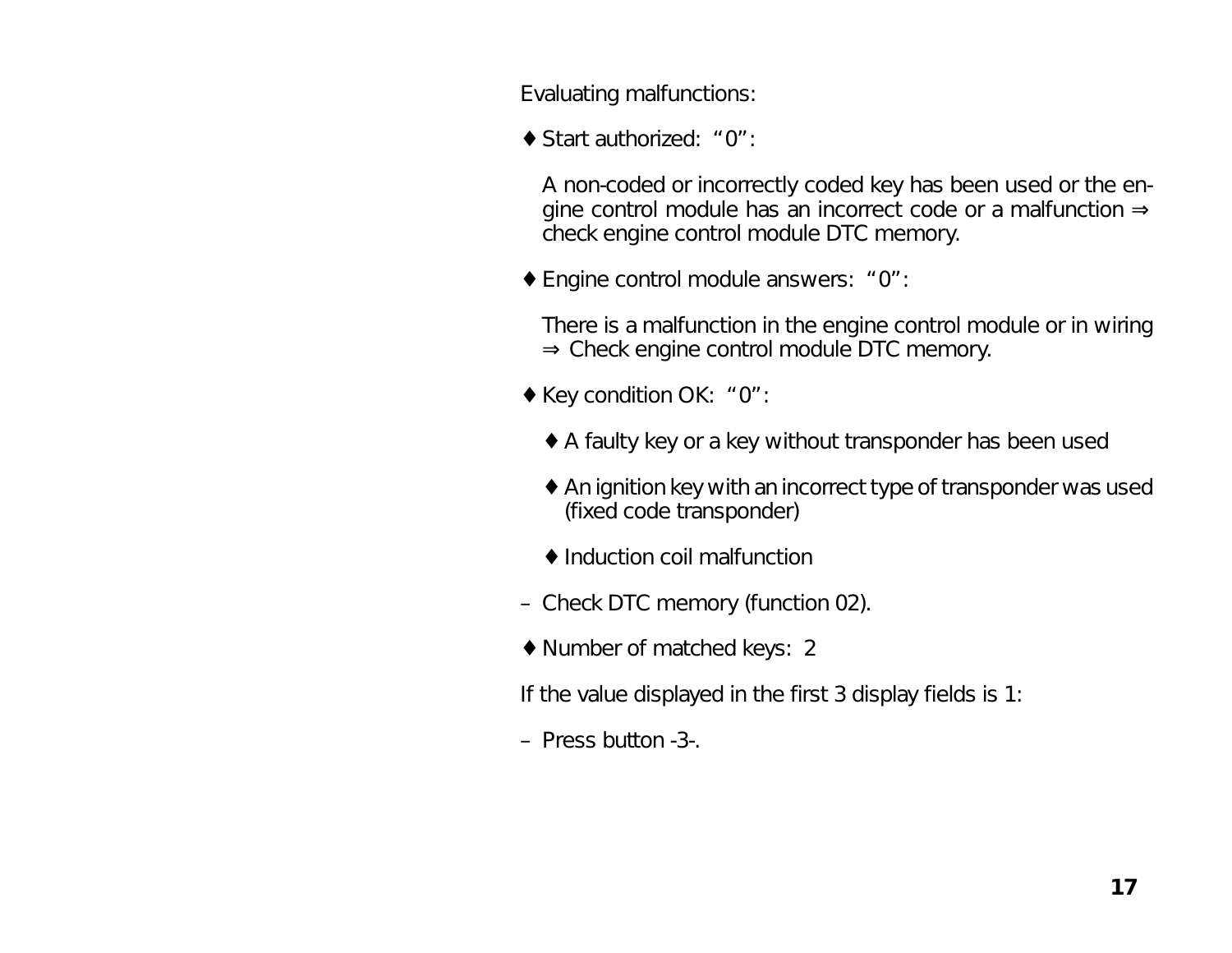| Read measured value block |  |  |  |
|---------------------------|--|--|--|
|                           |  |  |  |

– Indicated on display, for example

If something different appears on the display, the "Matching of keys" function must be performed,  $\Rightarrow$  Page 19.

If a "0" is displayed in display field 3:

An ignition key with an incorrect type of transponder was used.

– Obtain a key with correct type of transponder.

#### **Note:**

There are various types of ignition keys with various types of transponders. Observe when ordering parts!

- Press  $\rightarrow$  button.
- Indicated on display

Rapid data transfer HELP Select function XX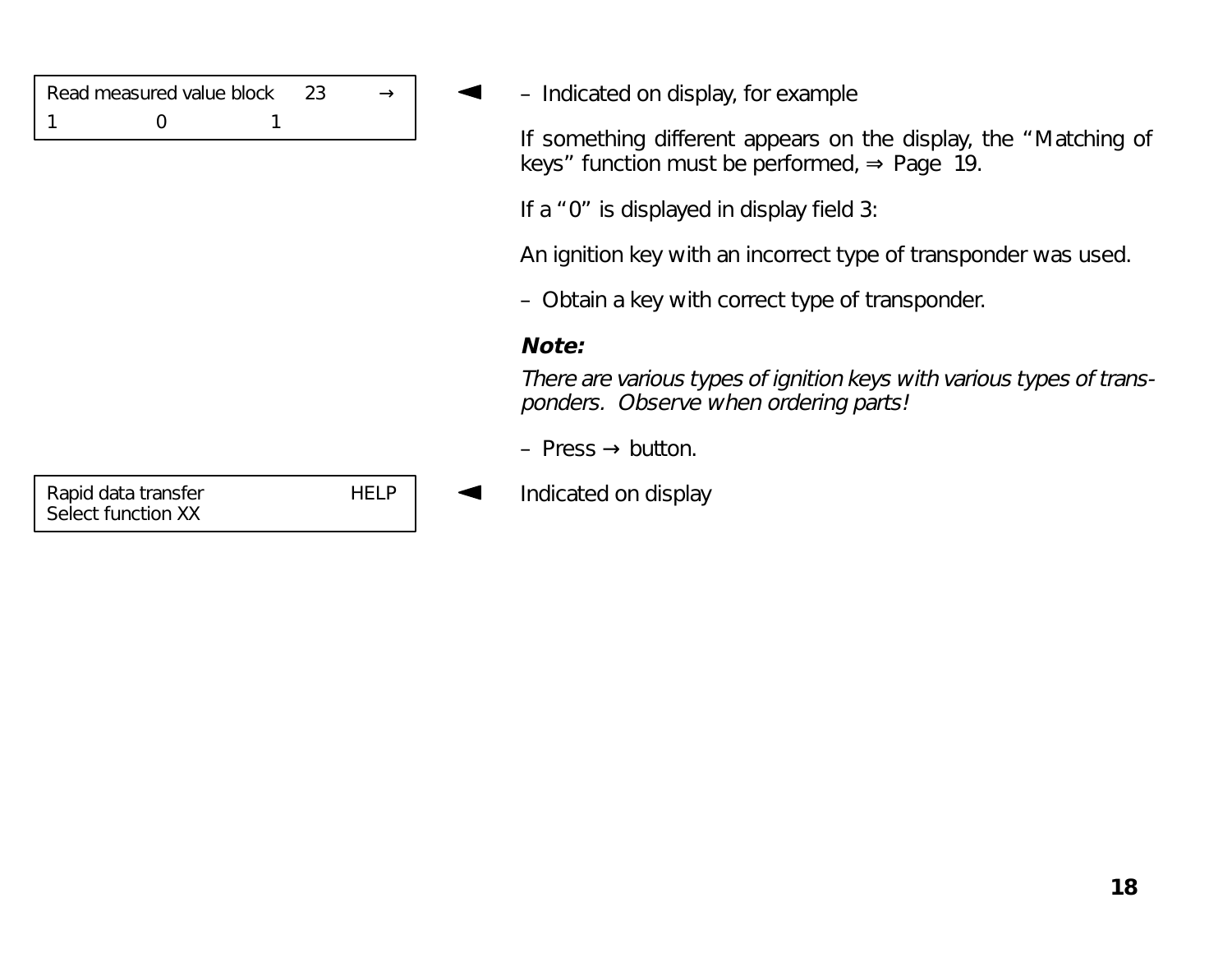# **Matching ignition keys**

## **Note:**

- ♦ If new or additional ignition keys are required they must be matched to the immobilizer control module.
- ♦ Note the procedure when changing the locking set and the immobilizer control module.
- ♦ The matching procedure must always be carried out for all the ignition keys, including the existing ones.
- ♦ The number of keys already matched will be displayed when the adaptation (matching) function is selected.
- ♦ If only one key is matched, the vehicle can be started immediately with this key. If more than one key has been matched, the vehicle can only be started immediately with the last key matched.
- ♦ The matching procedure can be interrupted by pressing the -Cbutton on the VAG 1551.

## **CAUTION!**

**The VAG 1551 dealership number (workshop code) will be stored in the immobilizer control module when matching ignition keys.**

## **Requirements**

- ♦ All ignition keys available. If no old ignition key is available see "Lost key procedure", ⇒ Page 25
- ♦ Key fob with covered secret number is available, if not see "Establishing secret number", ⇒ Page 25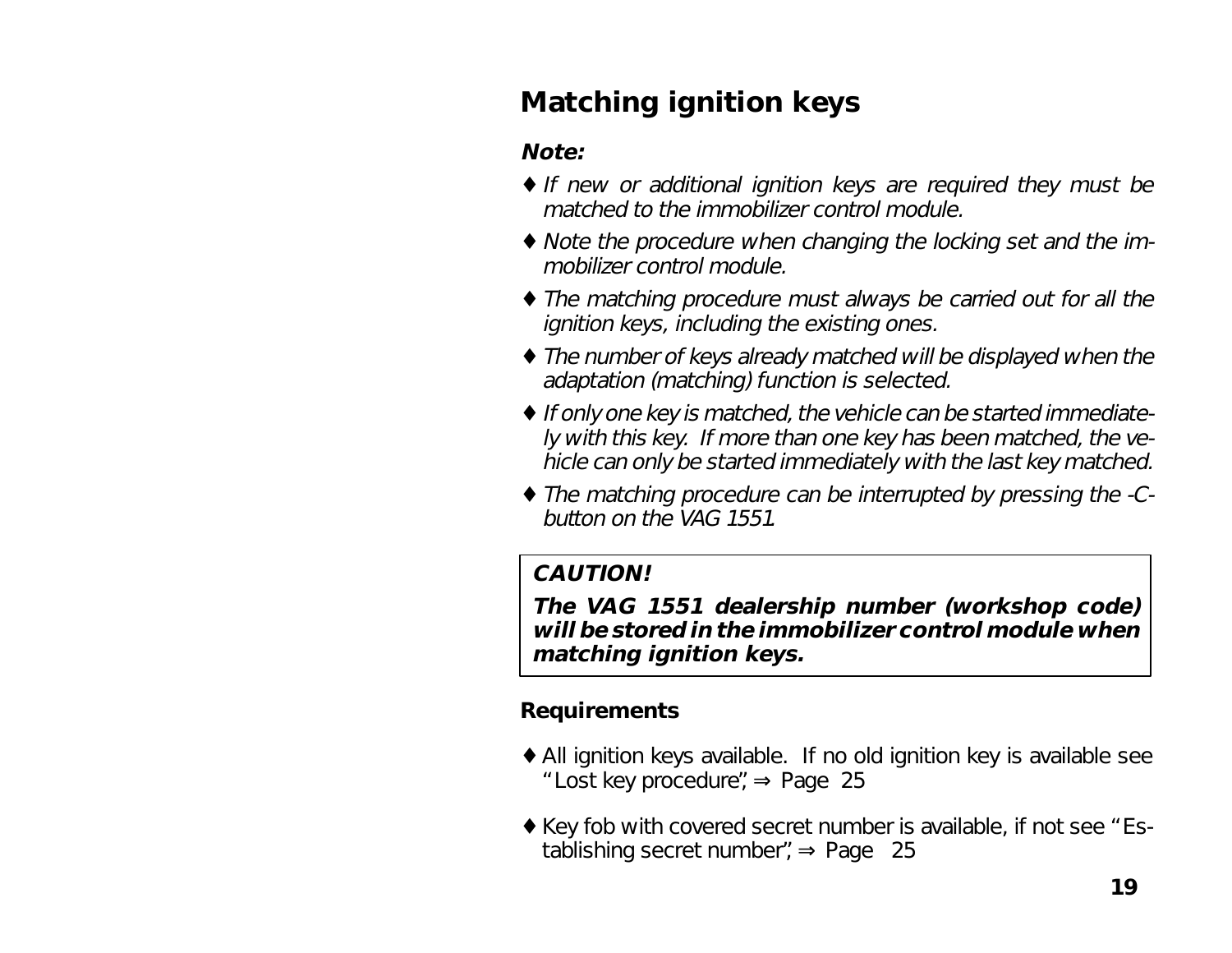| Rapid data transfer<br>Select function XX |  |
|-------------------------------------------|--|
|                                           |  |
| Rapid data transfer                       |  |
| 11 - Login procedure                      |  |
|                                           |  |
| Login procedure                           |  |
| Enter code number XXXXX                   |  |
|                                           |  |

| Rapid data transfer<br>Select function XX | HELF |
|-------------------------------------------|------|
|                                           |      |

- Insert correct profile ignition key in ignition lock.
- Connect VAG 1551, select operating mode 1, "Rapid data transfer", switch ignition on and enter address word 17 "Instrument cluster".

After displaying the immobilizer identification:

– Press  $\rightarrow$  button.

- Indicated on display
	- Press button -1- twice to select "Login procedure" function 11.
	- Indicated on display
		- Confirm entry with -Q- button.
- Indicated on display
	- Enter secret number, when doing this place a 0 before 4 digit number (example: 01915).

The secret number is located on the key fob and is made visible by carefully "scratching off" the protective coating (e.g. with a coin).

- Confirm entry with -Q- button.
- Indicated on display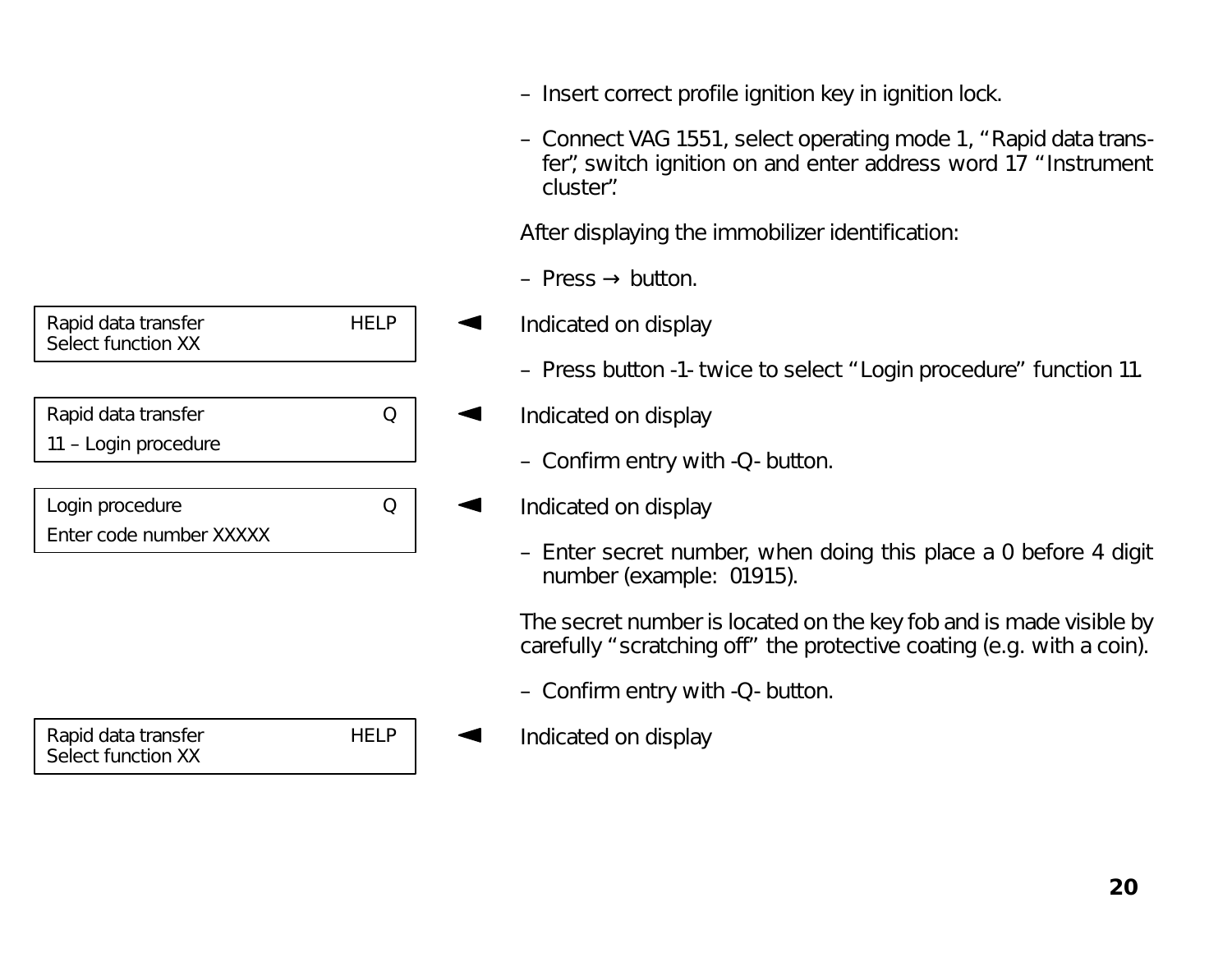| Rapid data transfer     |  |
|-------------------------|--|
| 10 - Adaptation         |  |
|                         |  |
| Adaptation              |  |
| Enter channel number XX |  |
|                         |  |
|                         |  |
| $F_{11}$                |  |

Function is unknown or  $\rightarrow$ cannot be carried out at the moment

| Channel 21Matching |                    | $\rightarrow$ |
|--------------------|--------------------|---------------|
|                    | $\leftarrow$ 1 3-> |               |

If this appears on display:

The secret number is not accepted.

– Enter secret number again.

## **Note:**

- ♦ 3 attempts to enter the secret number are possible immediately. The next 3 attempts are only possible after a minimum of 10 minutes (if the ignition remains switched on during this time and the OBD is exited via the function 06 "End output").
- ♦ The waiting period between each 3 attempts doubles each time up to a maximum of 255 minutes.
- Press buttons -1- and -0- to select "Adaptation" function 10.
- Indicated on display
	- Confirm entry with -Q- button.
- Indicated on display
	- Press buttons -2- and -1- to select "Channel 21".
	- Confirm entry with -Q- button.
- If the following display appears
	- Repeat adaptation by entering secret number.
- Indicated on display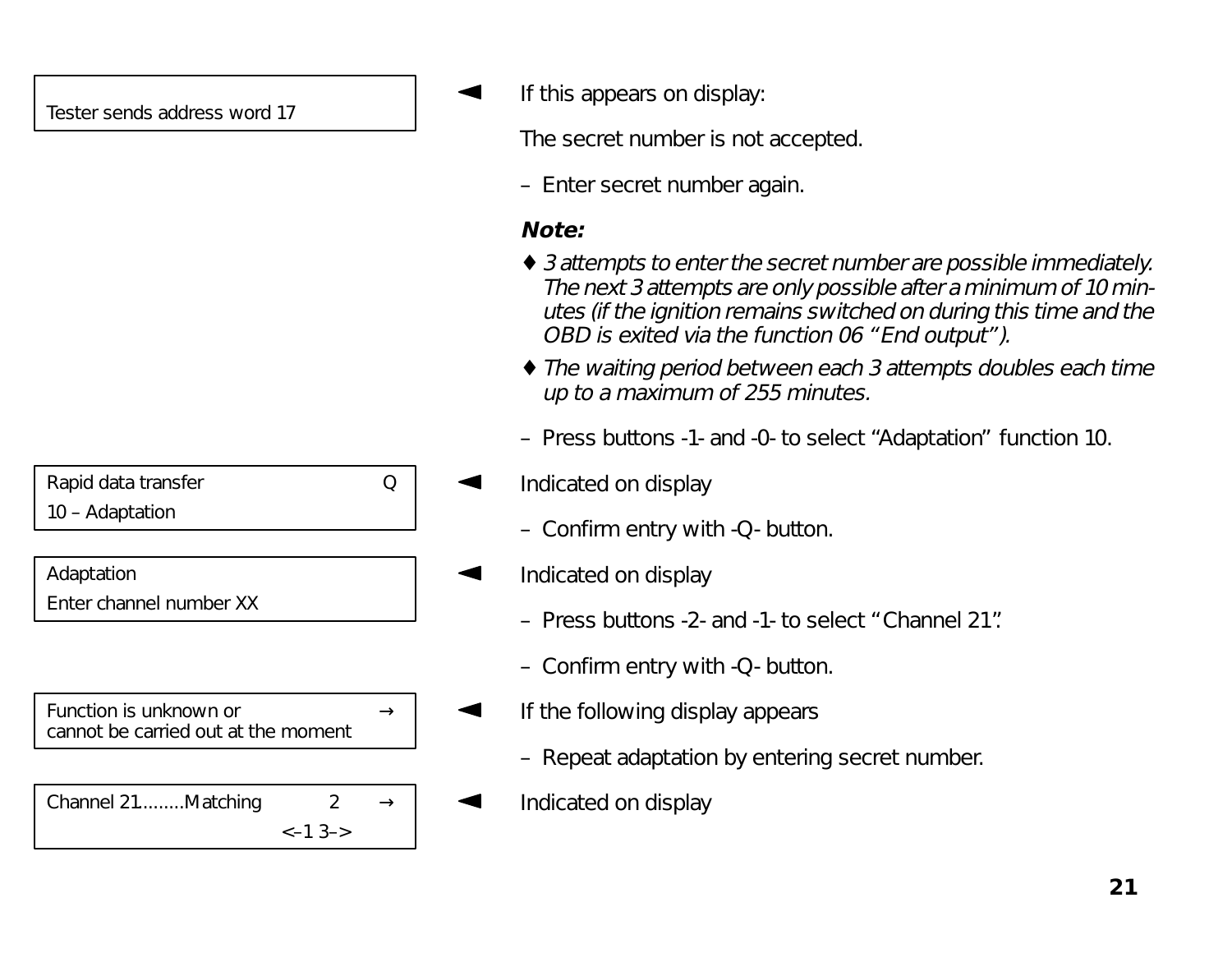| Channel 21Matching         | $\rightarrow$ |
|----------------------------|---------------|
| Enter matching value XXXXX |               |

| Channel 21           | Matching | З        |  |
|----------------------|----------|----------|--|
|                      |          | $<-13->$ |  |
|                      |          |          |  |
| Channel 21           | Matching | 3        |  |
| Store amended value? |          |          |  |
|                      |          |          |  |
| Channel 21           | Matching |          |  |

Amended value is stored

The top line of the display shows that 2 ignition keys are matched to the system.

- Press  $\rightarrow$  button.
- Indicated on display
	- Press button -0- four times and then enter number of all ignition keys to be matched, including existing key (e.g. 00003); max. possible Qty: 8.
	- Confirm entry with -Q- button.
- Indicated on display for 3 ignition keys to be matched
	- Confirm entry with -Q- button.
- Indicated on display
	- Confirm entry with -Q- button.
- Indicated on display

VDO instrument clusters:

The warning light -K117- goes out.

The key in the ignition/starter lock is now matched.

- Press  $\rightarrow$  button.
- Switch ignition off and remove key.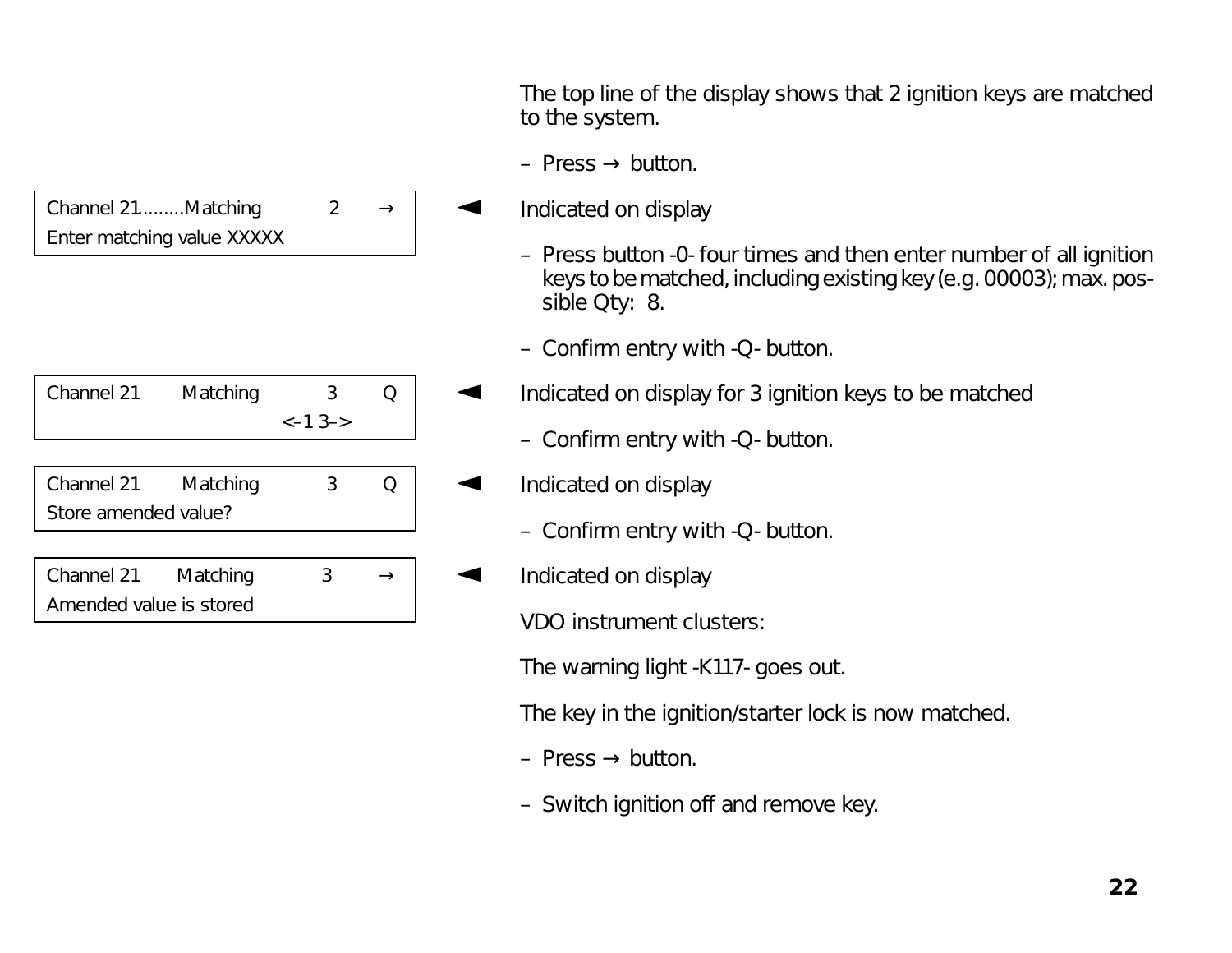– Insert next key in ignition/starter lock and switch ignition on again.

The warning light -K117- lights up for approx. 2 seconds and then goes out.

- As soon as warning light for anti-theft immobilizer sensor -K117 in instrument cluster goes out, switch ignition off again and remove key.
- Repeat this procedure until all keys are matched.

With VDO instrument clusters the warning light -K117- goes out after the last ignition key is matched.

With Motometer instrument clusters the warning light -K117 flashes briefly after the last ignition key is matched signifying the matching sequence is completed.

#### **Note:**

- ♦ If the warning light continues flashing the key matching is faulty and must be performed again.
- ♦ The warning light flashes quickly if the 30 seconds are exceeded when matching all ignition keys. When the ignition is switched off the time is not registered.

The matching of ignition keys is automatically terminated when:

- ♦ Number of keys to be matched is reached.
- ♦ An already matched key is used to switch the ignition on again and the ignition remains switched on for longer than 1 second (DTC is stored)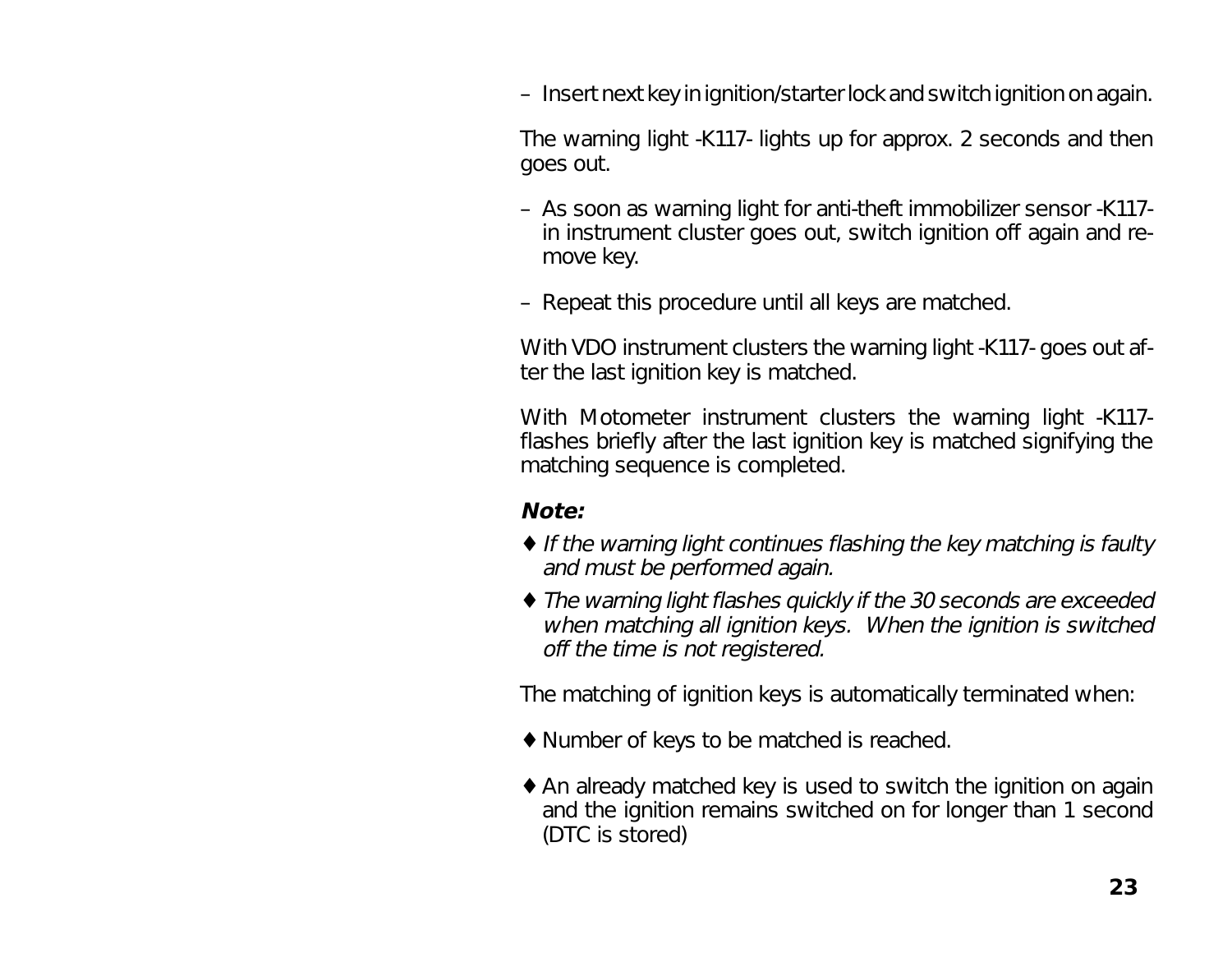- ♦ Permissible matching period of 30 seconds is exceeded (DTC is stored) after switching ignition on using the 2nd key.
- Select "Check DTC memory" function 02. If there is no malfunction stored, matching of keys has been successfully completed.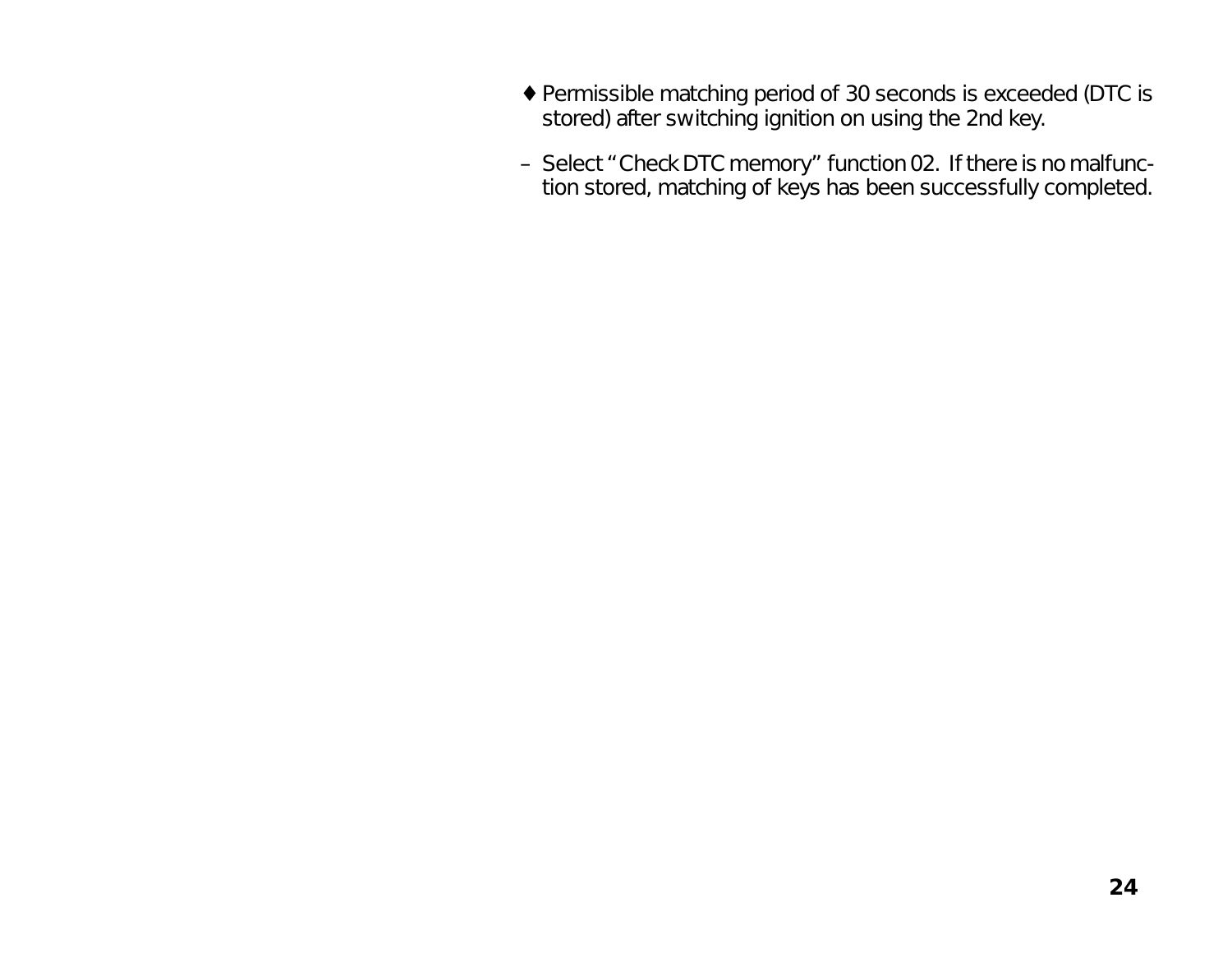# **Lost key procedure**

- Order replacement ignition key using the lock number.
- Match ignition key ⇒ Page 19

#### **Determining secret number**

If the 4-digit secret number is not known or the key fob with the secret number is not available, the secret number must be requested from the dealership or importer using the 14-character immobilizer control module identification number.

- Initiate OBD of instrument cluster.
- Read 14-character immobilizer identification number:
- IMMO–IDENT No.: VWZ7Z0V0066808  $\rightarrow$  |  $\rightarrow$  Indicated on display (example)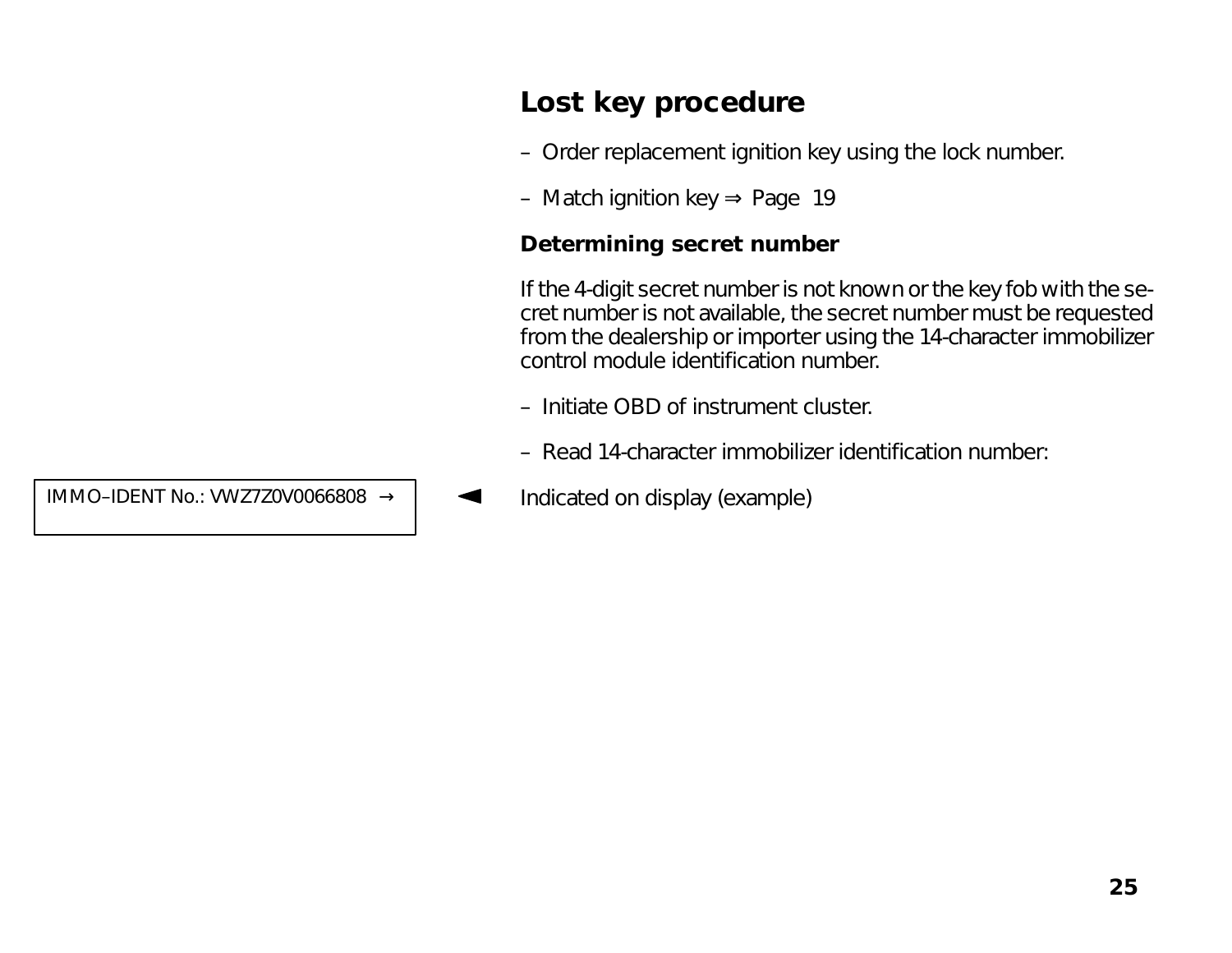# **Procedure after changing instrument cluster (Matching)**

#### **Installing a new instrument cluster**

The immobilizer identification number and secret number are already stored in the replacement instrument cluster.

- Match all vehicle keys <sup>⇒</sup> Page 19
- Enter identification number in vehicle documents.
- Give secret number to customer.

#### **Installing an instrument cluster that has already been used in another vehicle**

The engine control module must be matched to the replacement instrument cluster immobilizer.

- Perform adaptation function after changing engine control module  $\Rightarrow$  Page 27.
- Match all vehicle keys ⇒ Page 19.
- Enter identification number in vehicle documents.
- Give secret number to customer.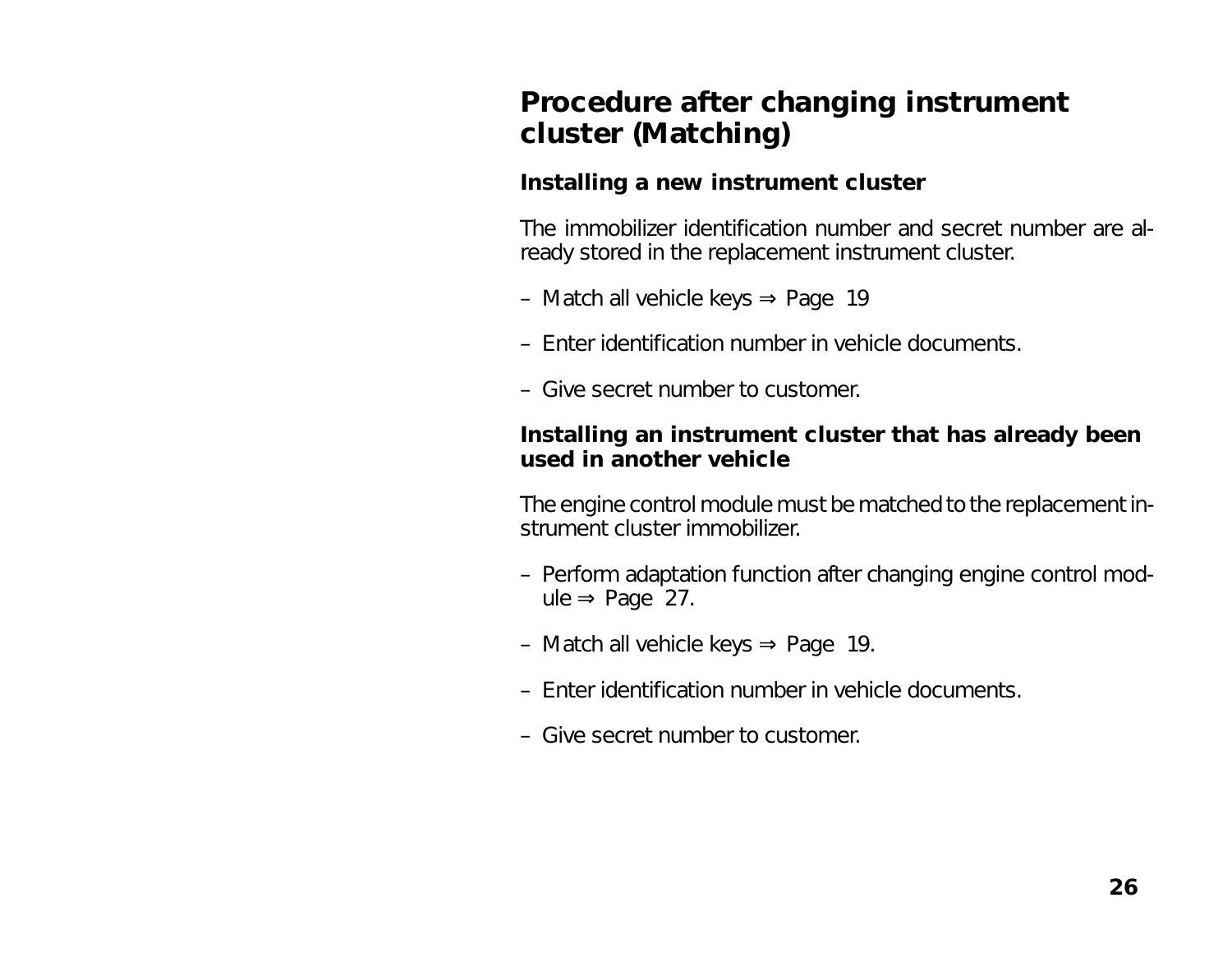# **Procedure after changing engine control module (Matching)**

## **Note:**

- ♦ The engine control module is matched to the immobilizer control module in the instrument cluster. When changing a component it must be rematched.
- ♦ If an authorized ignition key is not available but the secret number is, new ignition keys must be manufactured and matched.
- ♦ The matching can be interrupted with the "C" button of the VAG 1551

## **Requirements**

Authorized ignition key available.

- Insert old (authorized) key in ignition lock.
- Connect VAG 1551, select operating mode 1, "Rapid data transfer". Switch ignition on and enter address word 17, "Instrument cluster".

After the control module identification has been displayed:

- Indicated on display (example)
	- Press  $\rightarrow$  button.
- Indicated on display

IMMO–IDENT No.: VWZ7Z0V0066808 →

Rapid data transfer HELP Select function XX

 **27**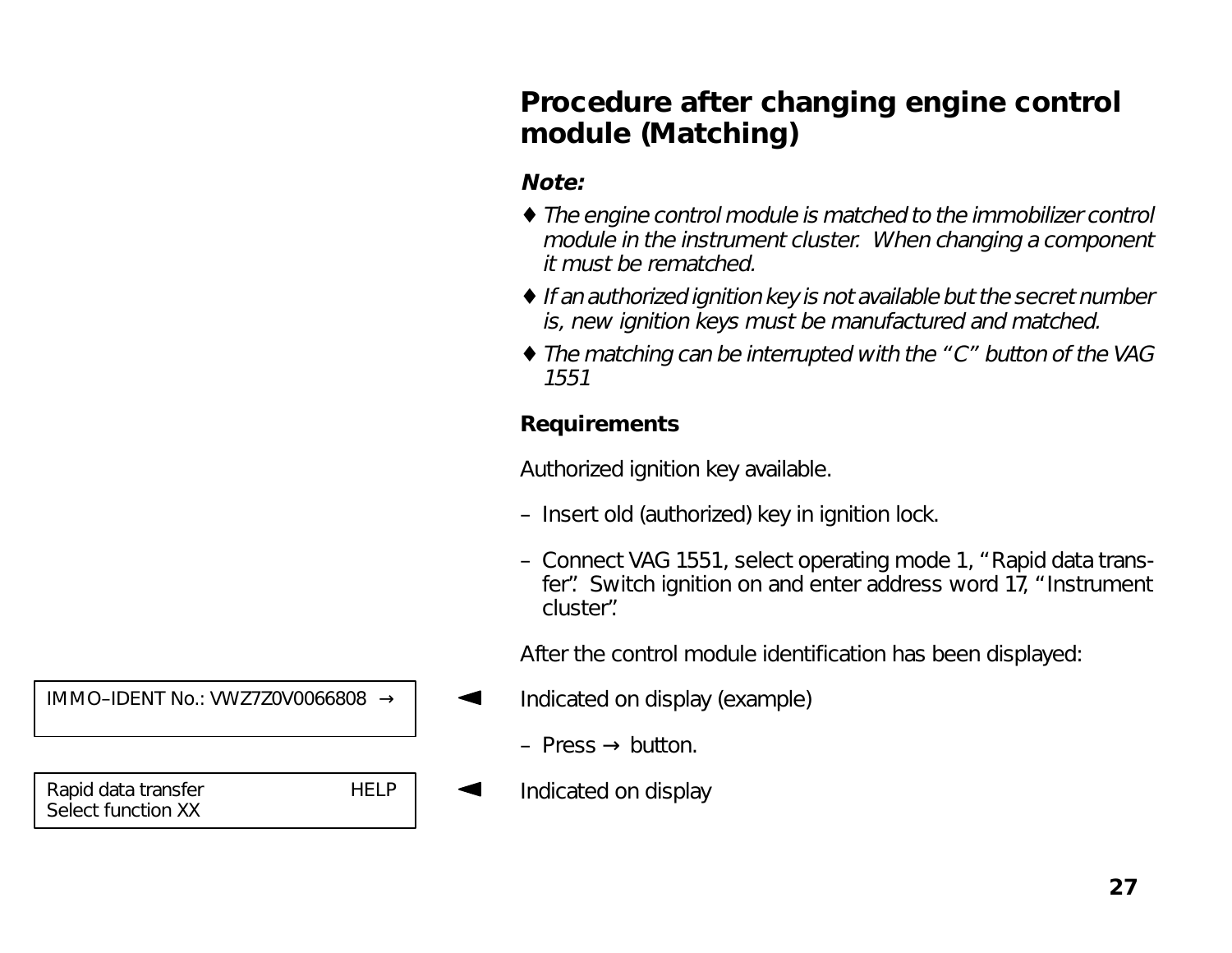

Select function XX

- Press buttons -1- and -0- to select "Adaptation" function 10.
- Indicated on display
	- Confirm entry with -Q- button.
- Indicated on display
	- Press button -0- twice to select "Channel 0".
	- Confirm entry with -Q-.
- Indicated on display
	- Confirm entry with -Q- button.
	- Indicated on display
		- Press $\rightarrow$  button.
- Indicated on display

## **Note:**

When the ignition is next switched "on" the identification of the engine control module is read by the immobilizer control module and stored.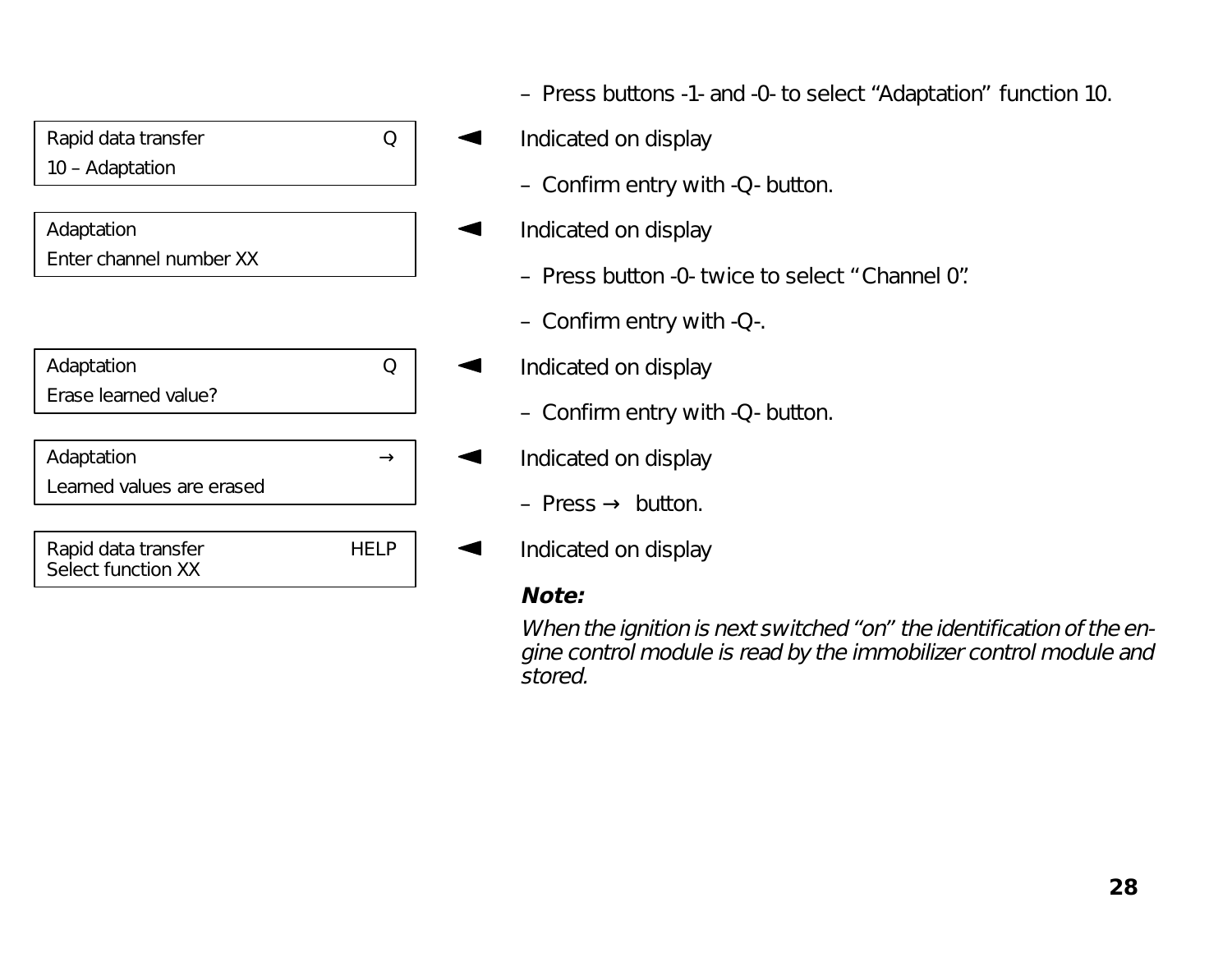# **Replacement instrument cluster, adaptation**

A new 14-character immobilizer identification number and secret number are stored in the electronic memory of the replacement instrument cluster. This data is also listed on a label on the rear of the instrument cluster.

Replacement instrument clusters are delivered in a "learning mode" that enables immediate matching of the 3 existing ignition keys to the new instrument cluster.

#### **Installing new instrument cluster, requirements**

- ♦ All ignition keys currently in use on vehicle should be available
- ♦ Replacement instrument cluster installed an functional
- Insert correct profile ignition key in ignition/starter lock and switch ignition on.

Warning light -K117- lights up for approx. 2 seconds and then goes out.

The key presently in the ignition/starter lock is now matched.

- Switch ignition off and remove key.
- Repeat above procedure procedure for all available keys.

With each key to be matched, warning light -K117- lights up for approx. 2 seconds and then goes out.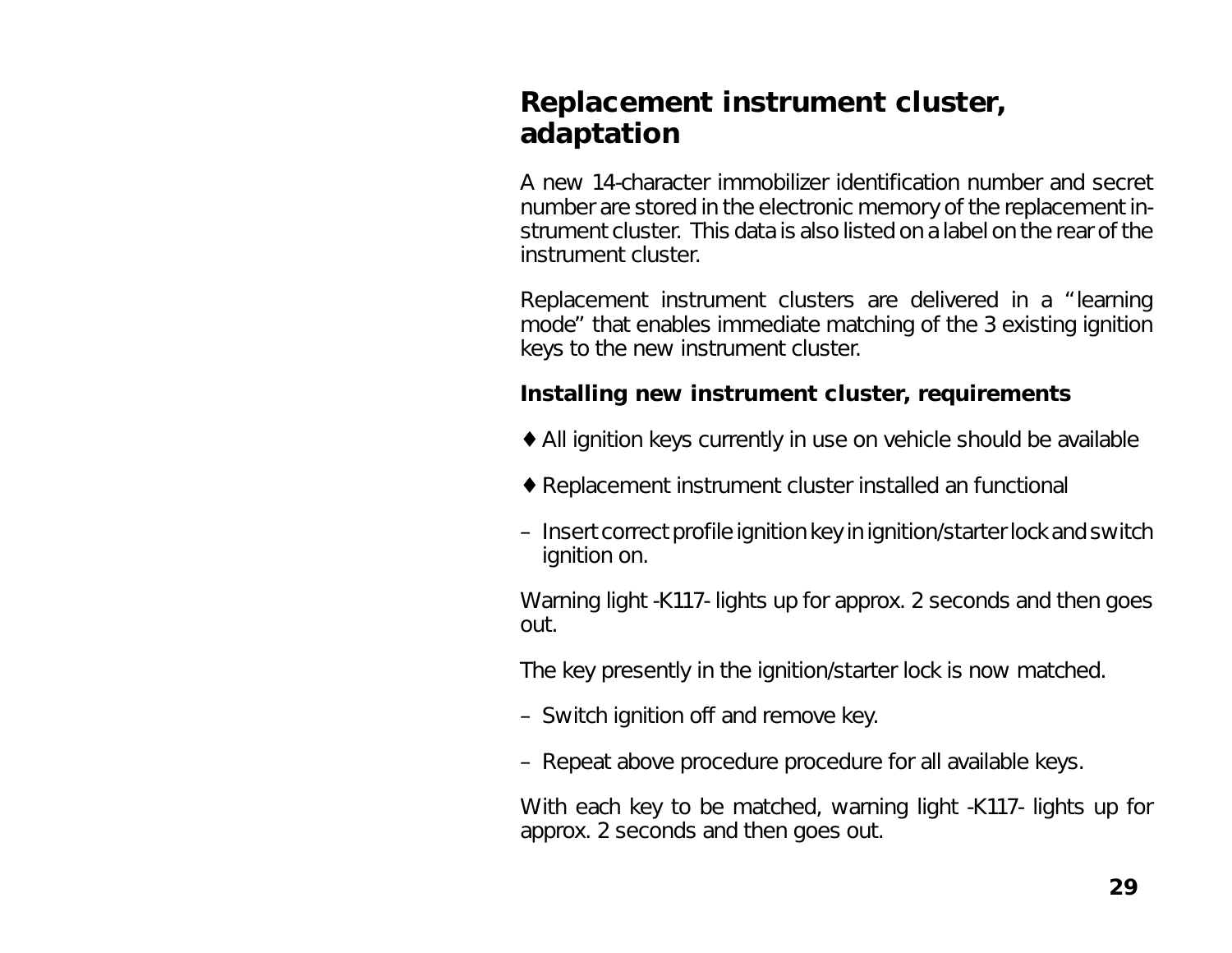- Enter new immobilizer identification number in vehicle documents (read from rear of instrument cluster).
- Inform customer of new secret number (read from rear of instrument cluster by scratching protective coating).

If all the ignition keys currently in use on the vehicle are not available for matching to the new instrument cluster at time of replacement, proceed as follows:

- Match available ignition key(s) via new instrument cluster learning mode as described above.
- Inform customer to obtain and return with all ignition keys currently in use on vehicle.
- When customer returns to have all available ignition keys matched, the normal method of matching ignition keys (with VAG 1551) must be used at that time  $\Rightarrow$  page 19.

#### **CAUTION!**

- ♦ **When the customer returns to have all available ignition keys matched to the new instrument cluster, the secret number applicable to the NEW instrument cluster must be input, NOT the secret number originally supplied with the new vehicle key fob.**
- ♦ **Ensure that the original ignition key(s) matched when the instrument cluster was replaced is matched again along with all the other ignition keys.**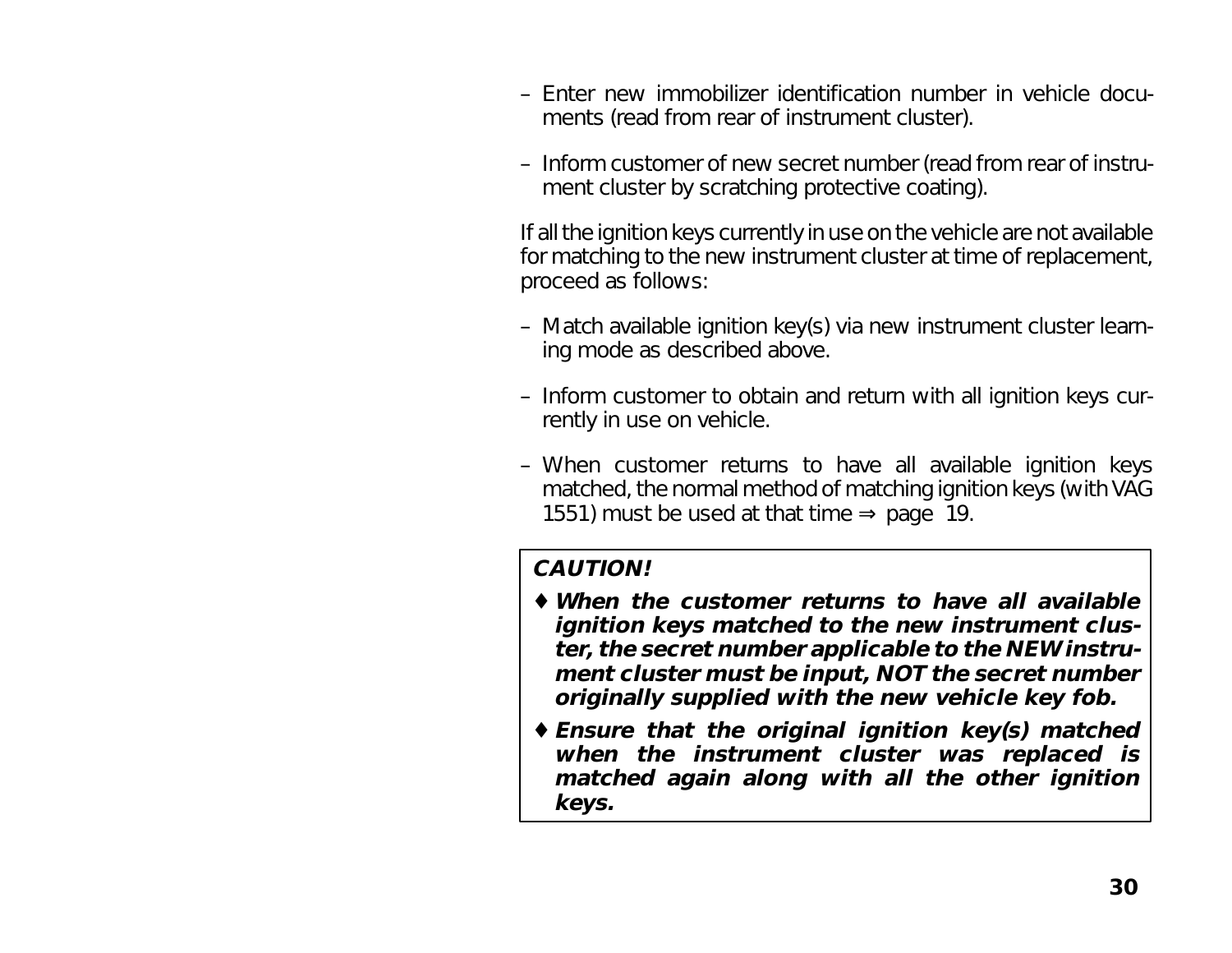# **Immobilizer troubleshooting**

## **Requirements**

- ♦ Voltage supply OK.
- ♦ Diagnostic wire between instrument cluster and VAG1551 OK.
- ♦ Valid wiring diagram and Repair Manual available.

## **Malfunction**

- ♦ Engine does not start (when starting, engine runs and stalls after approx. 1 second)
- Connect VAG 1551 and initiate On Board Diagnostic (OBD).
- Select engine control module with address word 01.
- Check DTC memory (function 02).

## **Possible cause**

♦ DTC 17978 -"Engine control module blocked" is stored in DTC memory

The immobilizer control module electronics have not released the engine control module!

- Erase DTC memory (function 05) and end output (function 06).
- Select instrument cluster OBD with address word 17.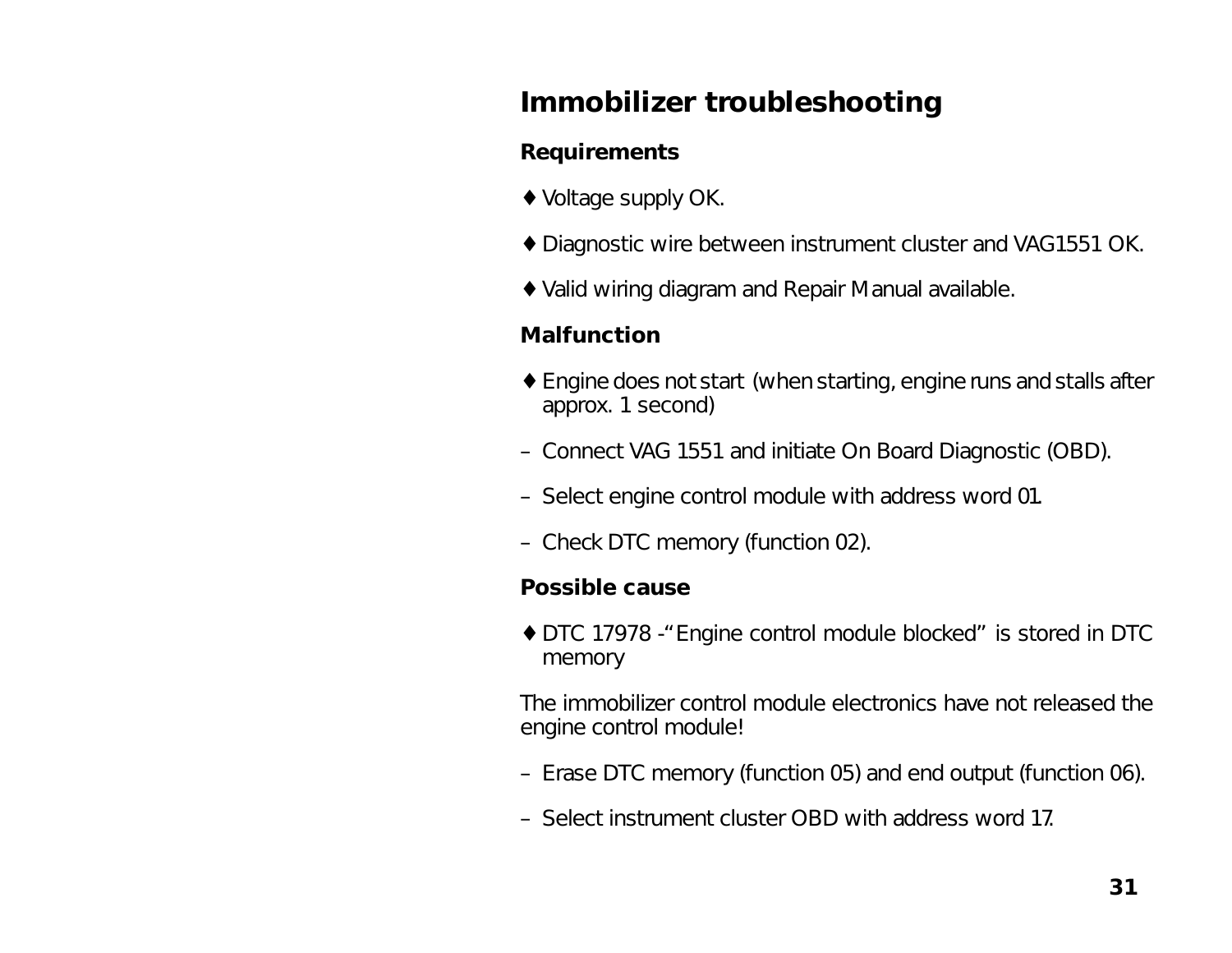– Check DTC memory (function 02), evaluate and correct malfunctions using DTC table  $\Rightarrow$  Page 12.

#### **Note:**

After completing the repairs and matching the immobilizer components it is absolutely necessary that the engine control module DTC memory is checked and erased.

♦ DTC 17978 "Engine control module blocked" is not stored in DTC memory

There is no malfunction of the electronic immobilizer!

– Troubleshoot "no start" condition according to instructions in engine repair manual.

#### **Malfunction**

♦ Key matching faulty

#### **Possible cause**

- ♦ DTC 01179 "Key programming faulty" is stored in DTC memory of immobilizer control module
- Select instrument cluster OBD with address word 17.
- Press  $\rightarrow$  button.
- IMMO–IDENT No.: VWZ7Z0V0066808  $\rightarrow$  |  $\rightarrow$  Indicated on display (example)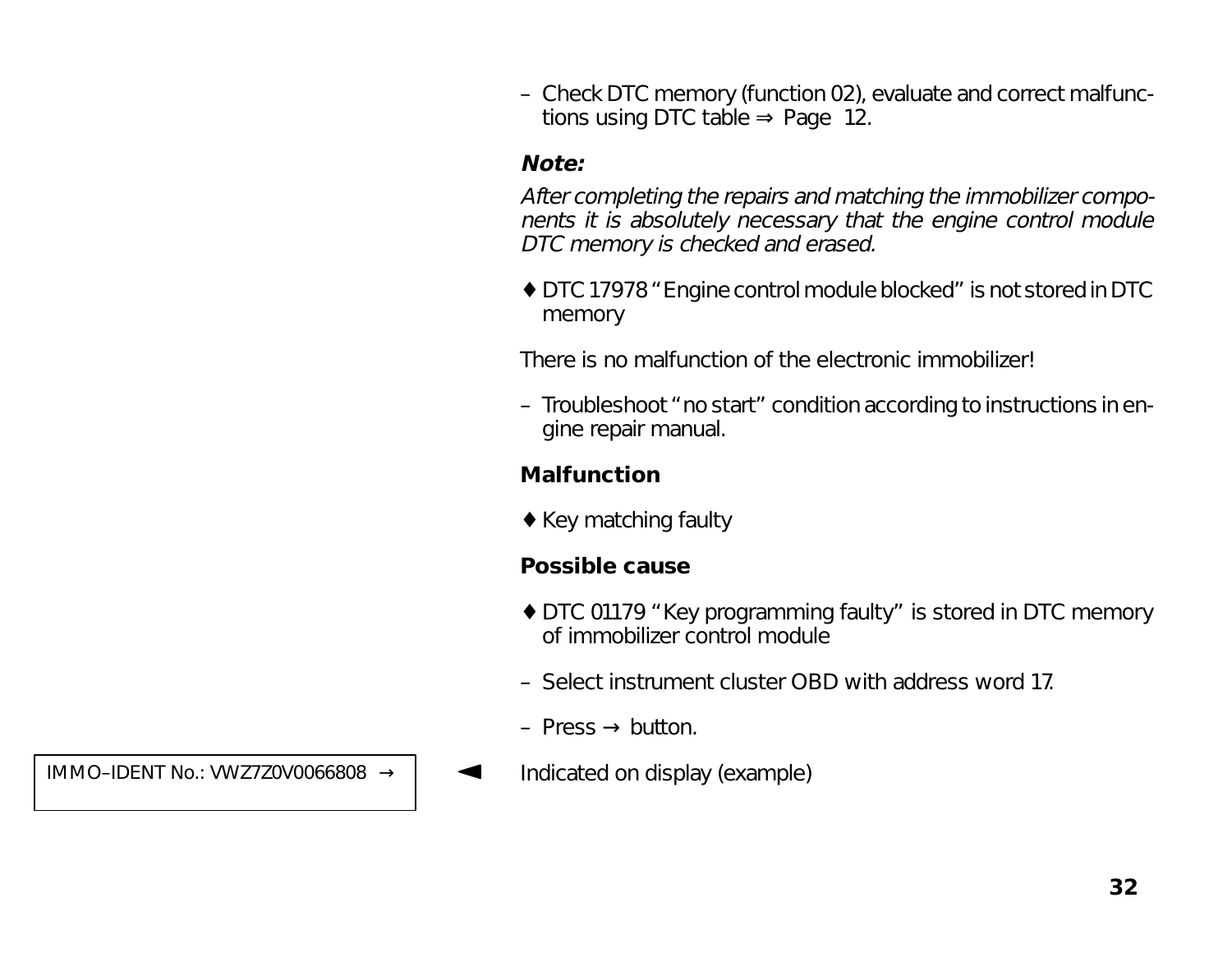- Compare14-digit identification number shown in display with identification number on key fob.
- If identification numbers are different, establish secret number corresponding to identification number in display via dealership sales center/importer.
- Match all keys with correct secret number.

#### **Malfunction**

♦ "Fail" appears in odometer display in instrument cluster and engine does not start

#### **Possible cause**

- ♦ An incorrect secret number has been entered 3 times
- Perform "Login procedure" function 11 ⇒ Page 20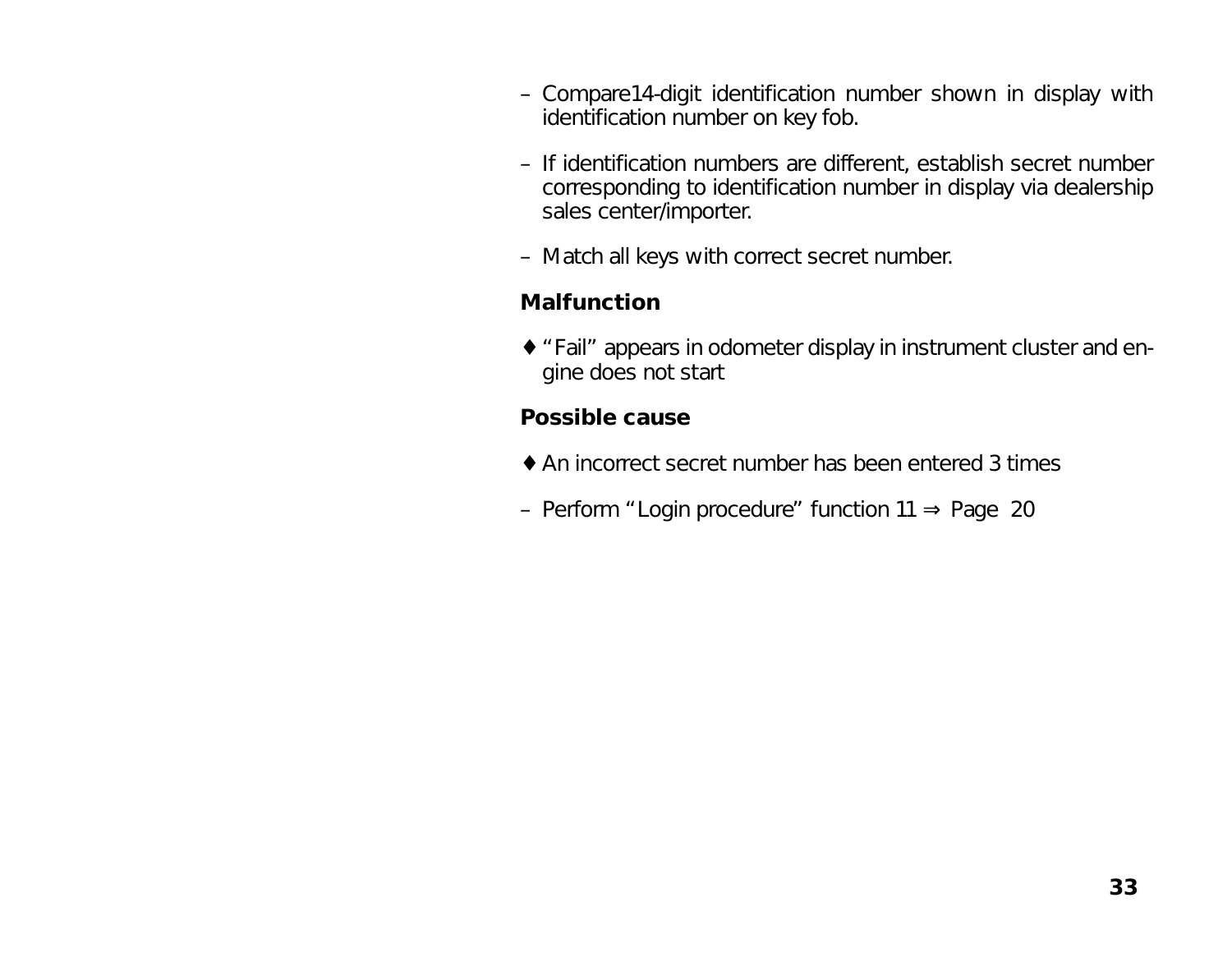# **Emergency start function, activating without VAG 1551**

Using the emergency start function, a vehicle with a faulty anti-theft immobilizer can be started and driven under its own power to a VW dealership.

## **Requirements**

- ♦ Customer must provide proof of authorized vehicle operation/ ownership with vehicle documents and identification
- ♦ Key tag with covered secret number is available (If not, ⇒ "Determining secret number", page 25
- ♦ Mechanically correct key available
- Switch ignition on.
- Twist setting knob for clock (on instrument cluster) clockwise while simultaneously pressing reset button for trip odometer counter.

In the display for the trip odometer counter "0000" appears and the first digit blinks.

Using the reset button for the trip odometer counter, the first digit can now be moved from "0" through "9":

– Press reset button for trip odometer counter until valid first digit of secret number is displayed, e.g. "5"

In the trip odometer counter display "5000" appears.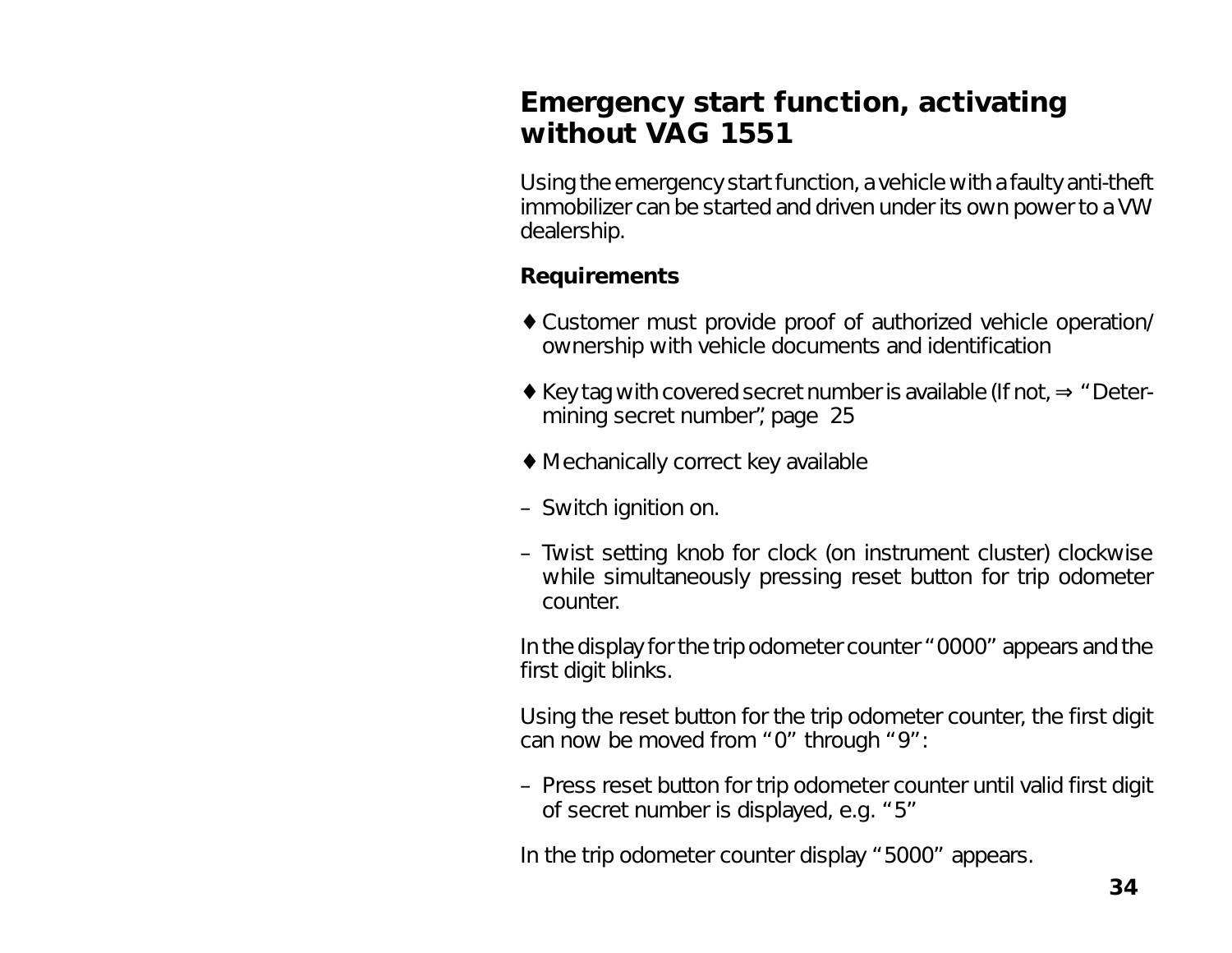– Twist setting knob for clock.

In the trip odometer counter display "5000" appears and the second digit blinks.

- Press reset button for trip odometer counter until valid second digit of secret number is displayed, e.g. "3".
- Twist setting knob for clock.

In the trip odometer counter display "5300" appears and the third digit blinks.

- Press reset button for trip odometer counter until valid third digit of secret number is displayed, e.g. "4".
- Twist setting knob for clock.

In the trip odometer counter display "5340" appears and the fourth digit blinks.

– Press reset button for trip odometer counter until valid fourth digit of secret number is displayed, e.g. "9".

In the trip odometer counter display "5349" appears (example).

– On instrument cluster, simultaneously twist clock setting knob and press reset button for trip odometer counter.

If the valid secret number has been input correctly:

- ♦ trip odometer display is shown again in trip odometer counter
- ♦ warning light for anti-theft immobilizer goes out